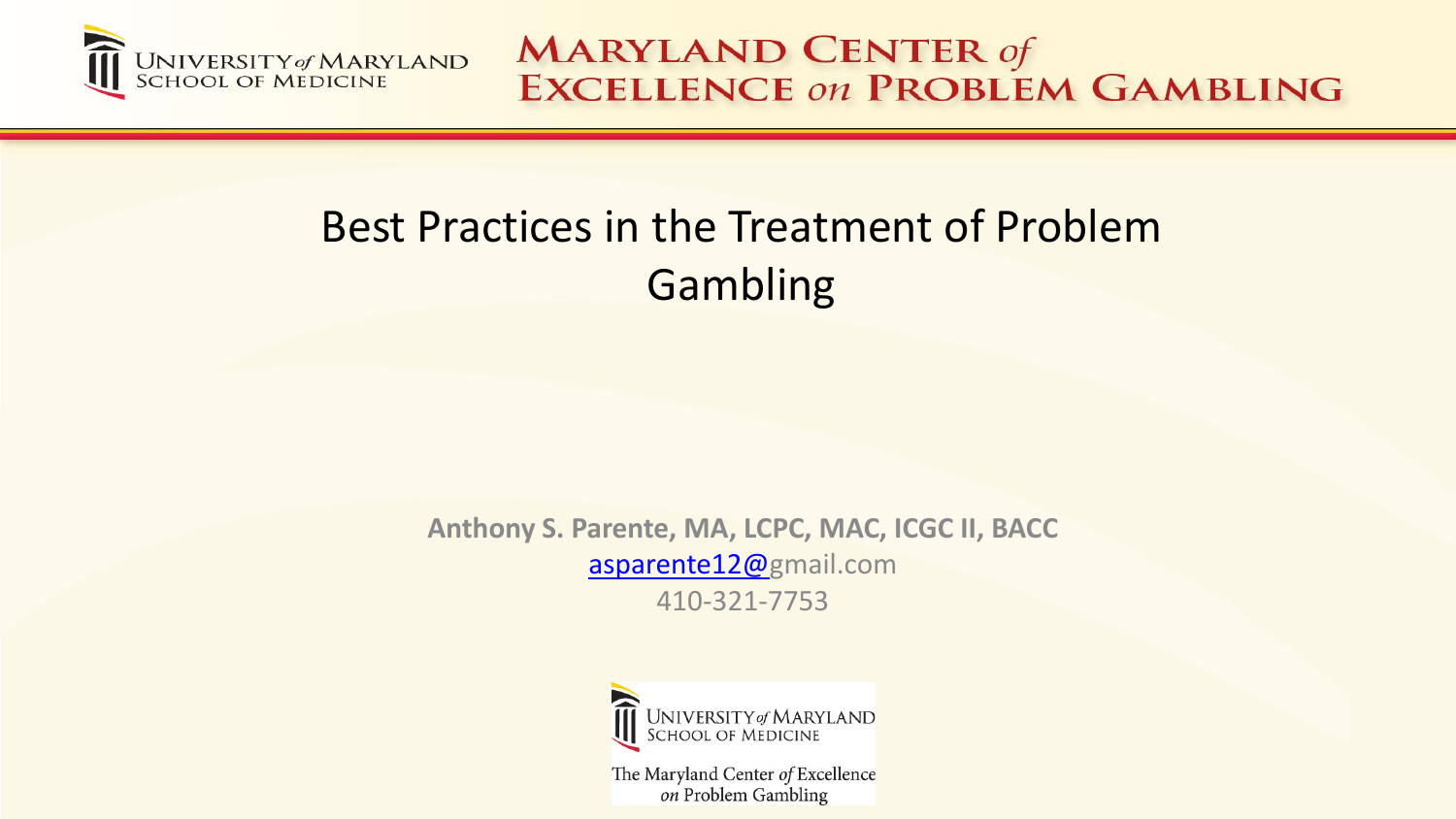

## Learning Objectives

- Participants will learn how to apply evidence-based practices in the treatment of Gambling Disorder.
- Participants will develop an understanding of the complexities of the therapeutic processes that are unique to Gambling Disordered individuals.
- Participants will learn various techniques to improve treatment outcomes for those who have a Gambling Disorder.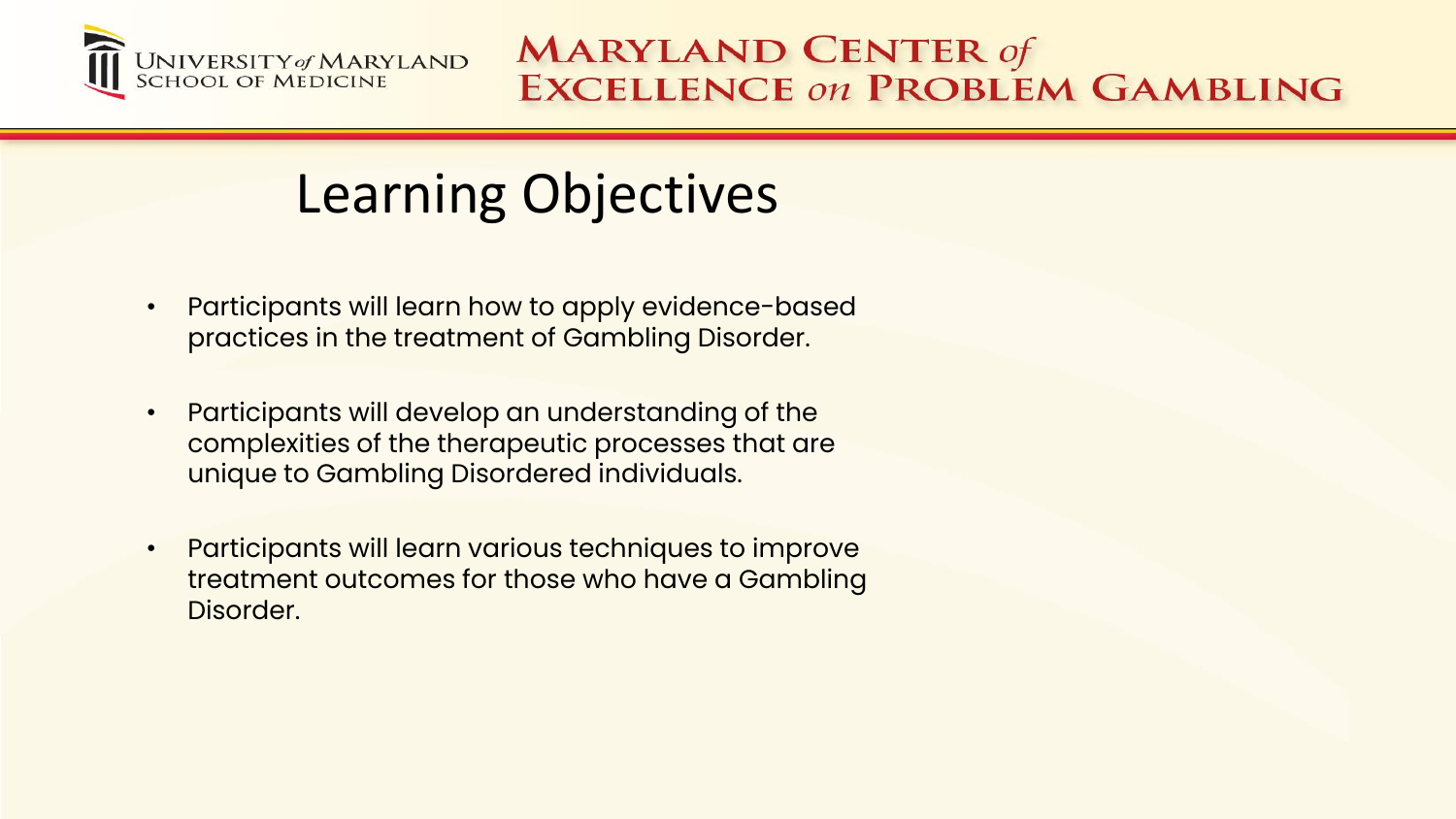

# **Overview**

- Engagement Best Practices
- Evidence based therapists or therapies?
- The Usual Suspects:
	- CBT
	- 12 Step
- Reality Therapy
- Therapist Mindfulness Skills
- Self-Care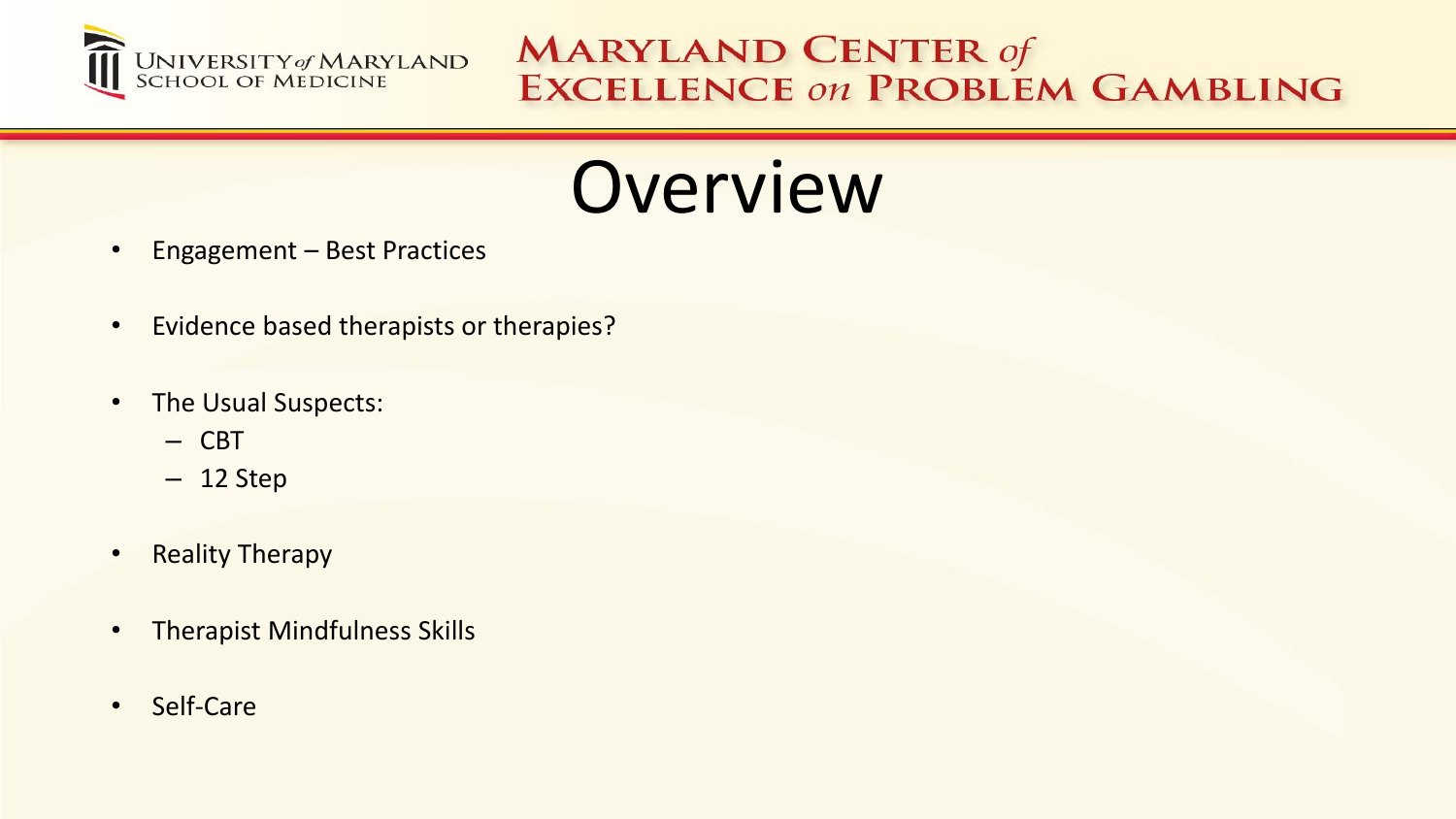

# Obstacles to Treatment – Exercise

What do you believe are the greatest obstacles for a gambler's engagement in any type treatment?

The belief that Tx doesn't work… I tried it before, and it didn't work… I'm not crazy… No one will understand… I can do this myself… It's not that bad… I just need **ONE BIG WIN!** *STIGMA* **BIAS**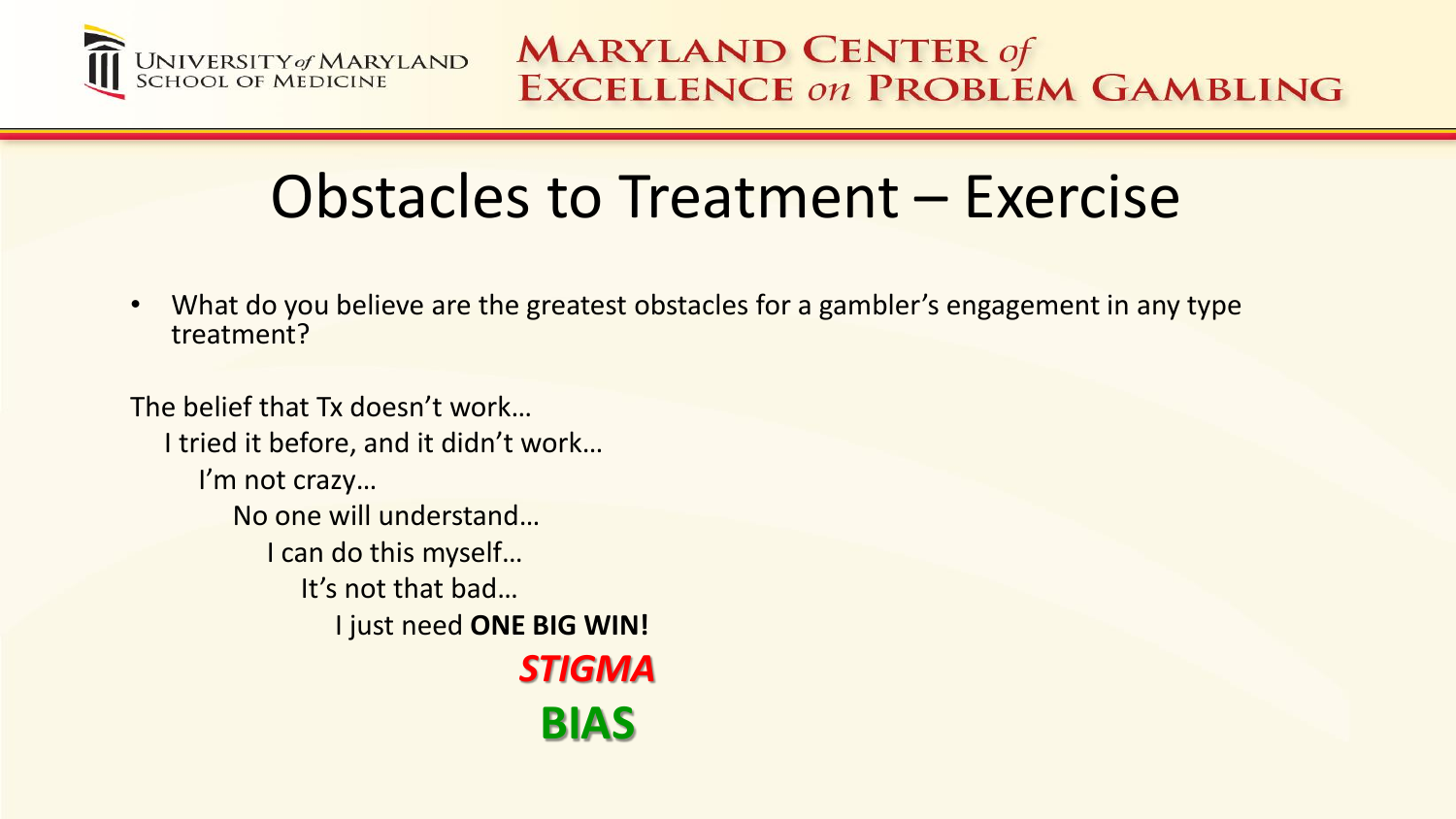

## Obstacles to Treatment

Developing a Gambling Disorder is NOT a CHOICE

It involves a willingness to take a CHANCE…on each bet.

There are Many Choices People make each day.

The misfortune they have experienced in their lives…

We don't know all of it... and they don't understand it's impact.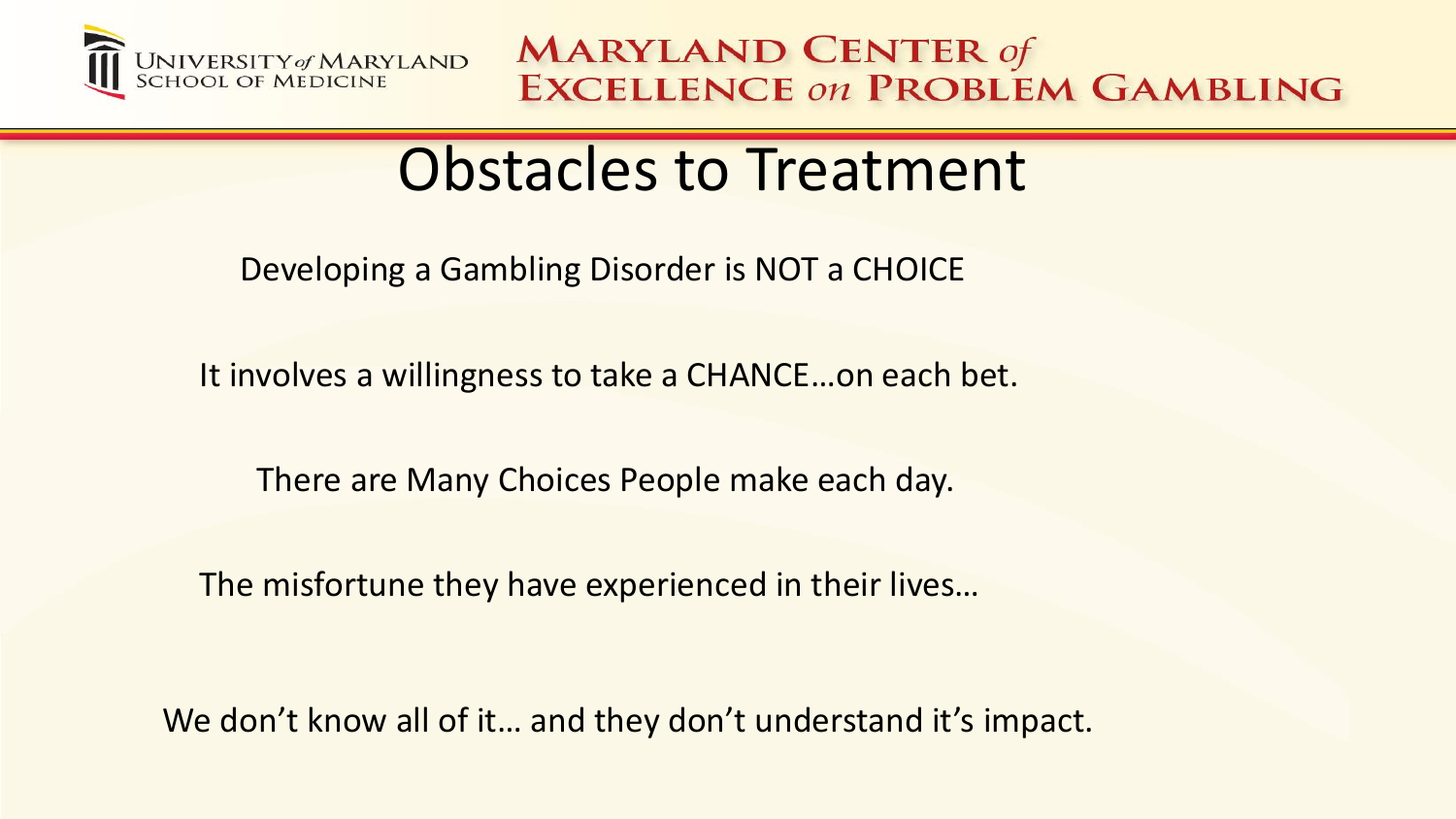

# **Priorities**

- **Keep the client ALIVE**
- Keep the client in Treatment
- *Make a Difference in How the Client Experiences their Lives*
- *What Works for Who? When?...Many Variables…We try so hard to know…and think we do know.*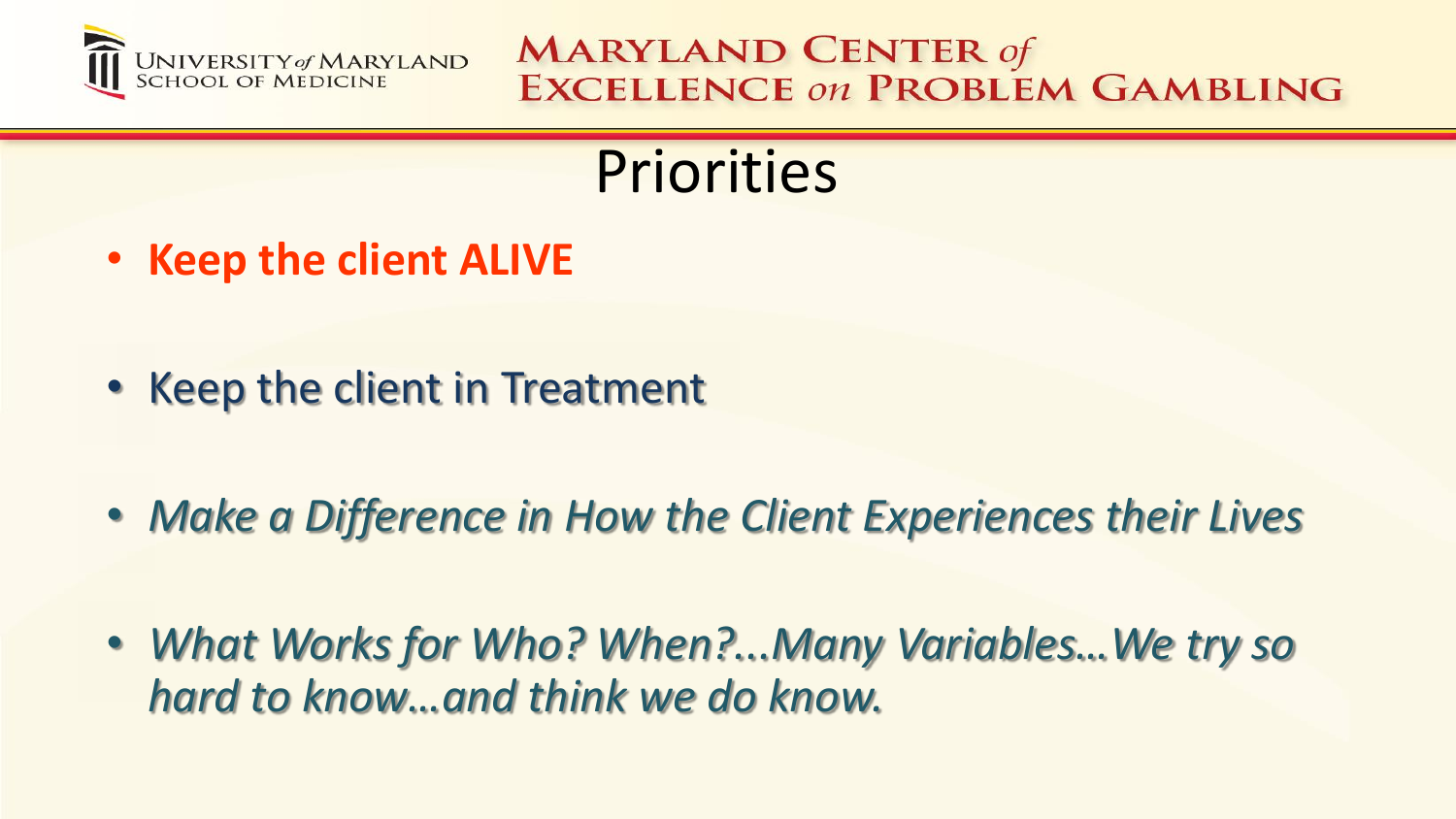

# Recovery

Working definition of recovery from mental disorders and/or substance use and related disorders:

*A process of change through which individuals improve their health and wellness, live a self-directed life, and strive to reach their full potential.* 

*What can we do as professional helper to facilitate this process?*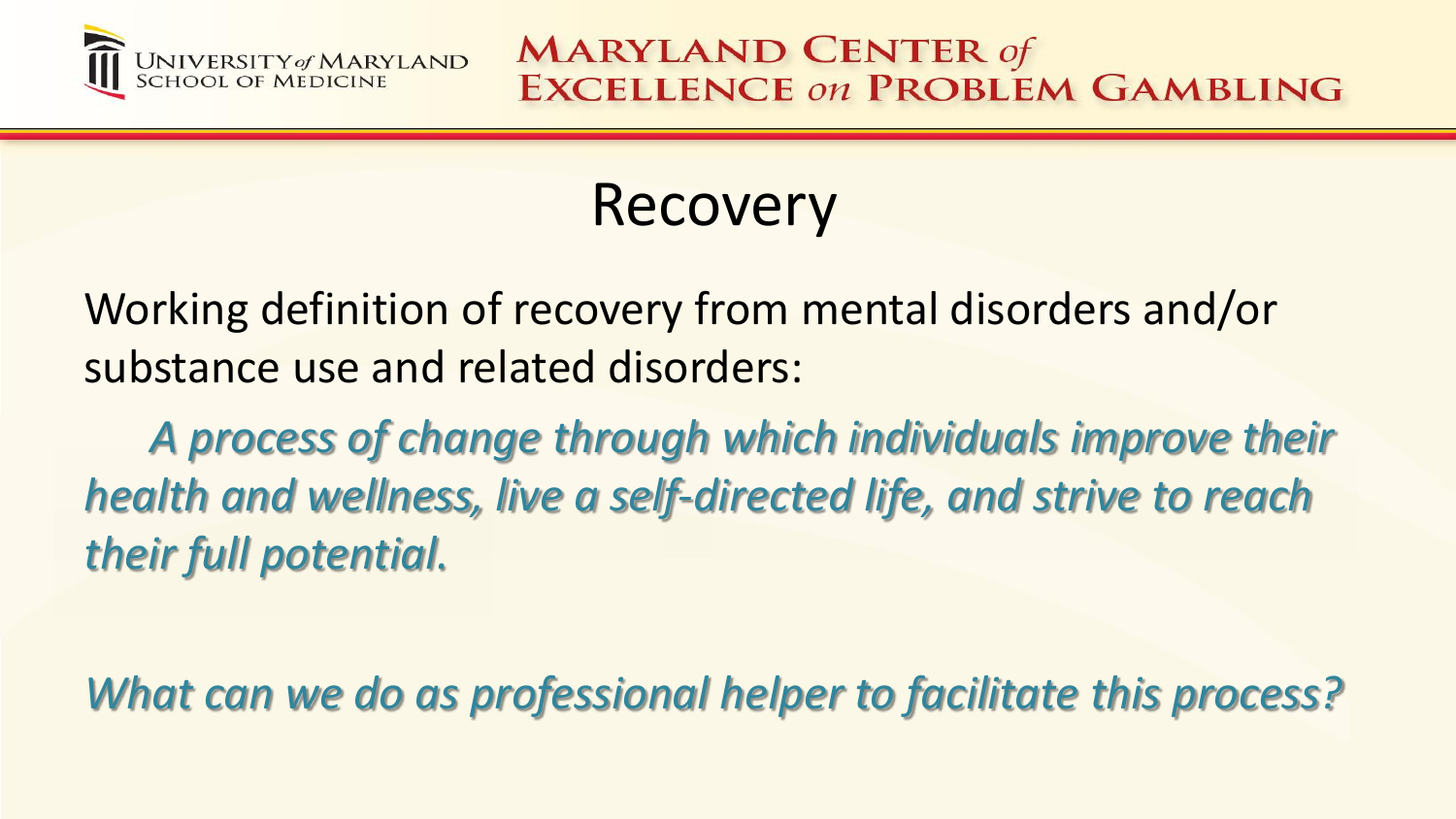

#### **Principles of Recovery**





- Person driven;
- Occurs via many pathways;
- Is holistic;
- Is supported by peers;
- · Is supported through relationships;
- Is culturally based and influenced;
- Is supported by addressing trauma;
- Involves individual, family, and community strengths and responsibility;
- Is based on respect; and
- Emerges from hope.

(SAMHSA, 2012)



Do something bigger altogether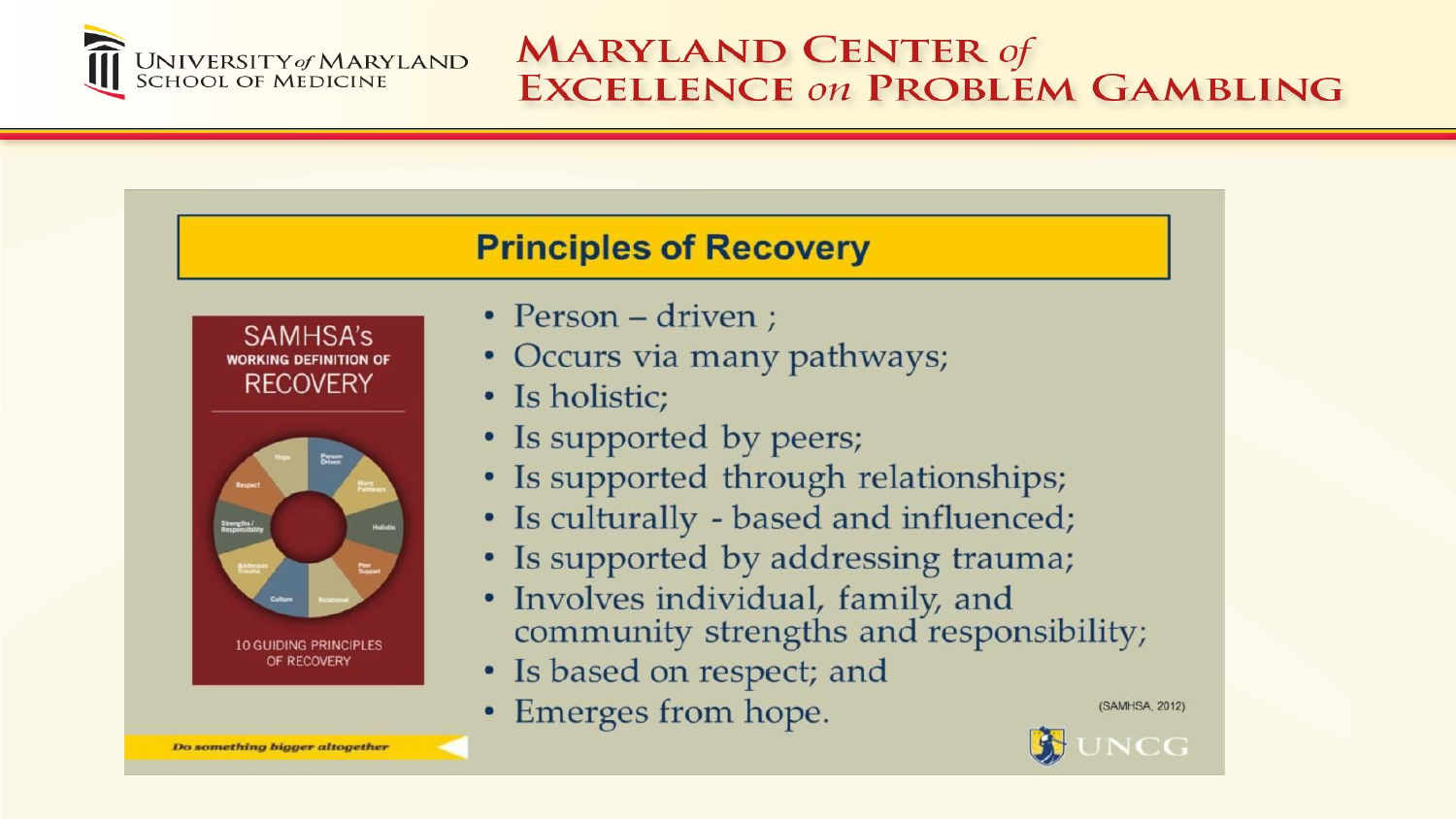

### **Principals of Effective Addictive Disorders Treatment**

Principles of Drug Addiction Treatment: A Research-Based Guide (Third Edition) Principles of Effective Treatment

- **Addiction is a complex but treatable disease that affects brain function and behavior.**
- **No single treatment is appropriate for everyone.**
- **Treatment needs to be readily available.**
- **Effective treatment attends to multiple needs of the individual, not just his or her drug abuse/gambling.**
- **Remaining in treatment for an adequate period of time is critical.**
- **Behavioral therapies—including individual, family, or group counseling—are the most commonly used forms of substance abuse and gambling disorder treatment.**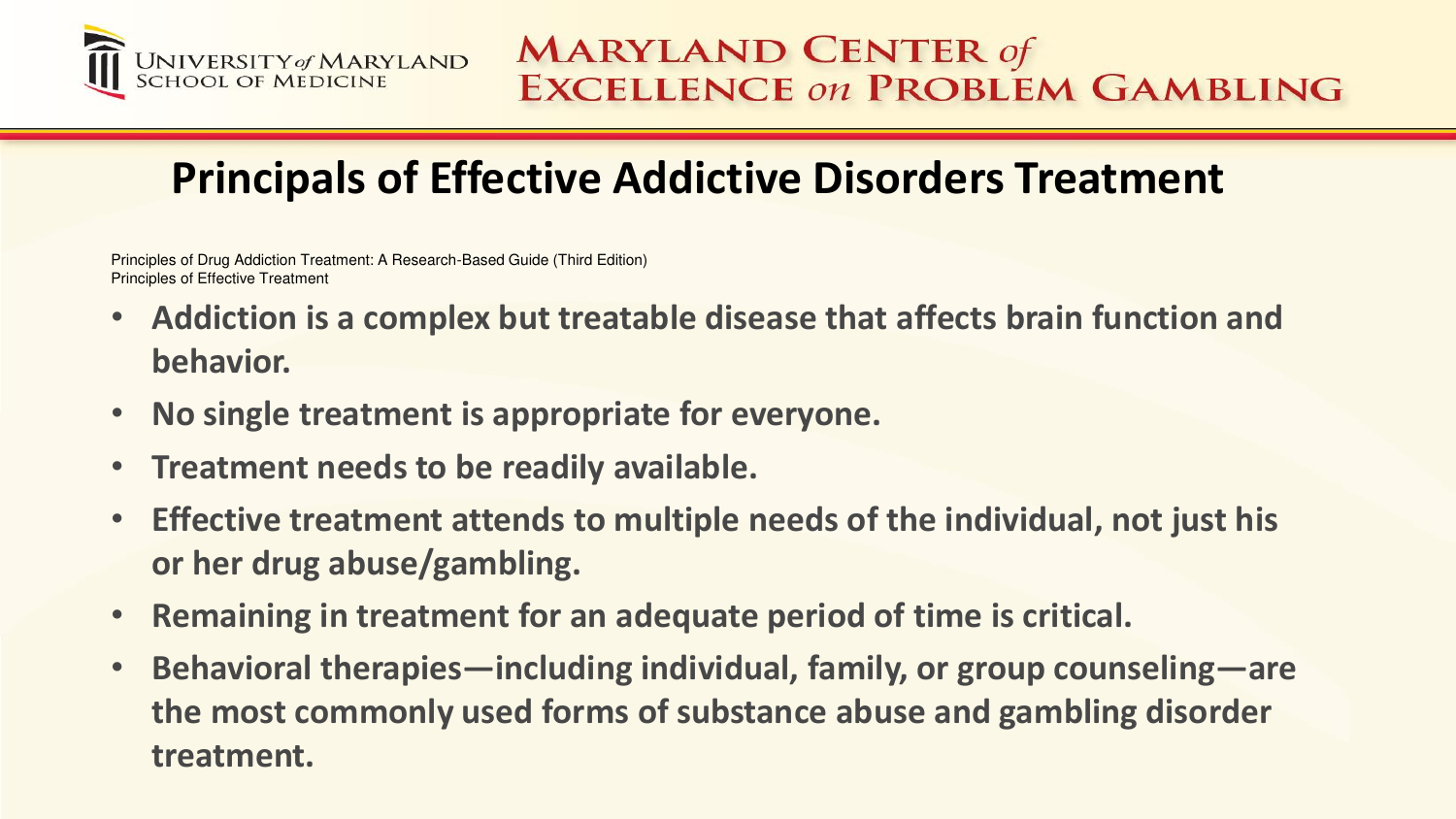

#### **Principals of Effective Addictive Disorder Treatment**

- **Medications are an important element of treatment for many patients, especially when combined with counseling and other behavioral therapies**
- **An individual's treatment and services plan must be assessed continually and modified as necessary to ensure that it meets his or her changing needs.**
- **Many SUD and GD individuals also have other mental disorders.**
- **Motivational enhancement and incentive strategies, begun at initial patient intake, can improve treatment engagement.**
- **Treatment does not need to be voluntary to be effective.**
- **Drug use and gambling behavior during treatment must be monitored continuously, as lapses during treatment do occur.**

**(Adopted SAMSHA 2018)**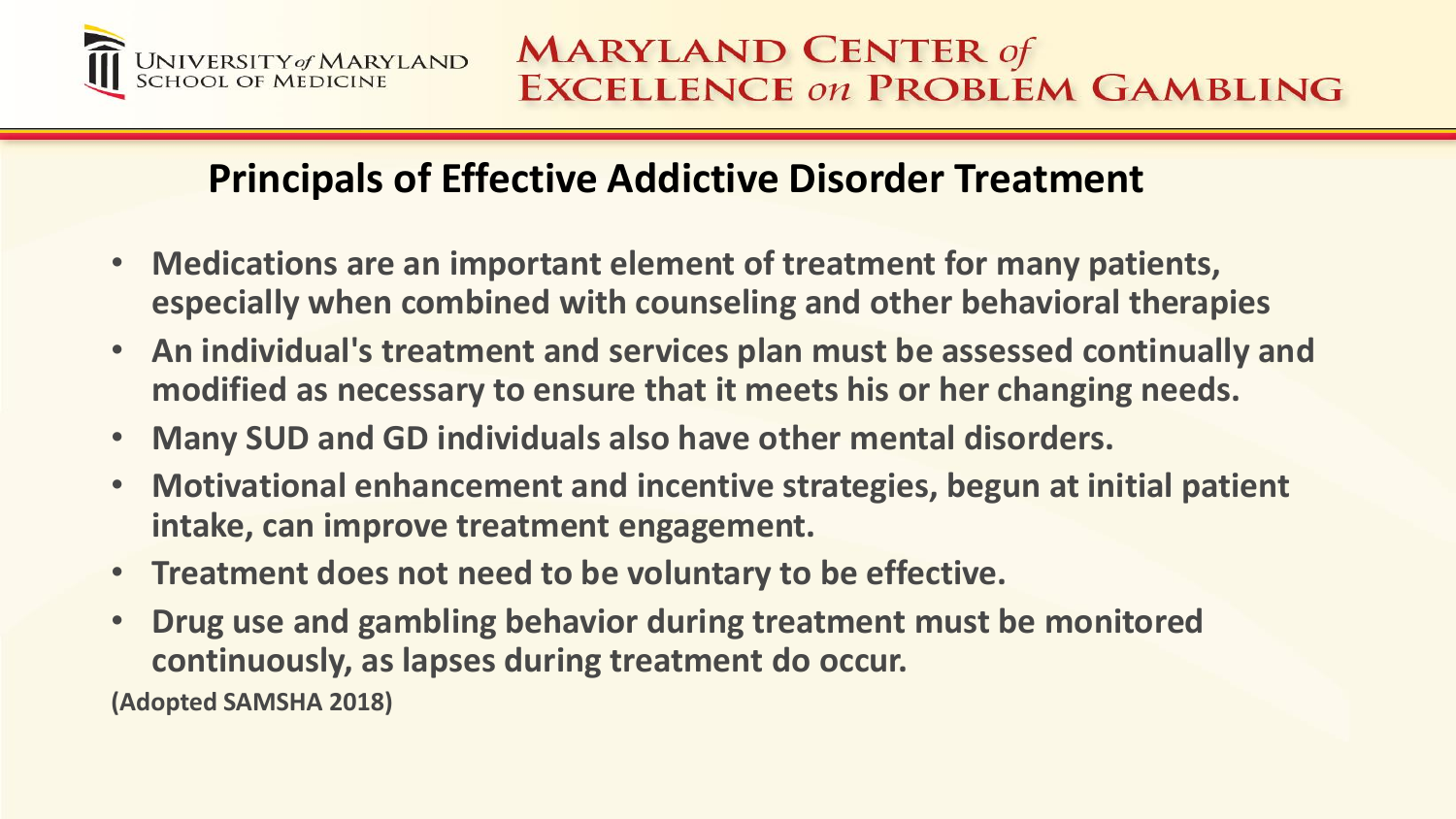

#### Barriers to Help Seeking

- Person-Centered Factors Predominant
	- Want to resolve problem on own and pride
	- Shame and embarrassment
	- Reluctance to admit problem
	- Too overwhelmed to get help
- Service Centered Factors
	- Bad help seeking experience
	- Being treated like "addict" or mentally-ill person
	- Couldn't get service at time or place wanted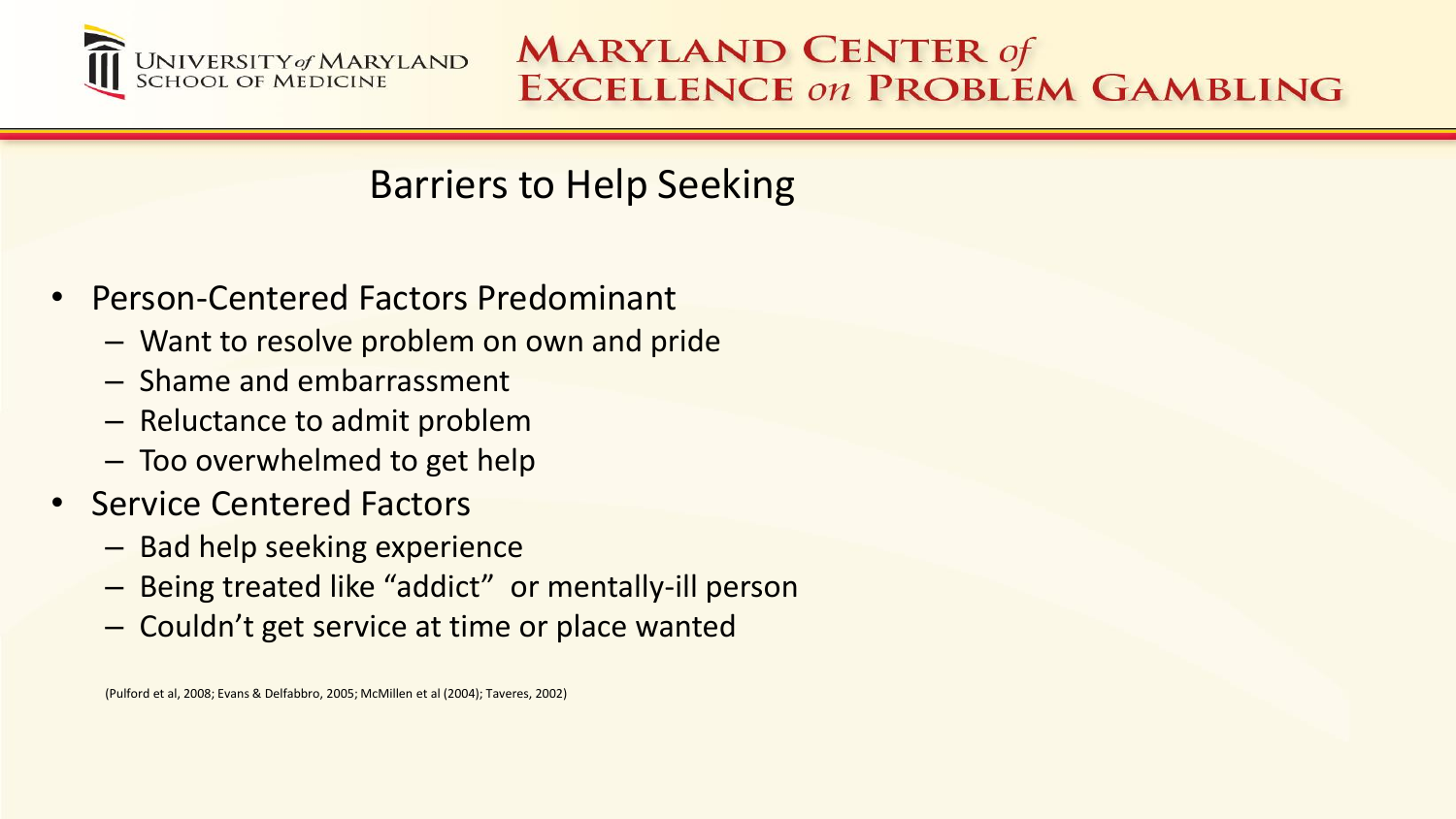

# Therapist Challenges

- Compassionate Honesty
- Tolerating client's emotional discomfort
- Balance between empathic support and helpful feedback
- Acknowledging counter transference reactions
- Patience and Self-Forgiveness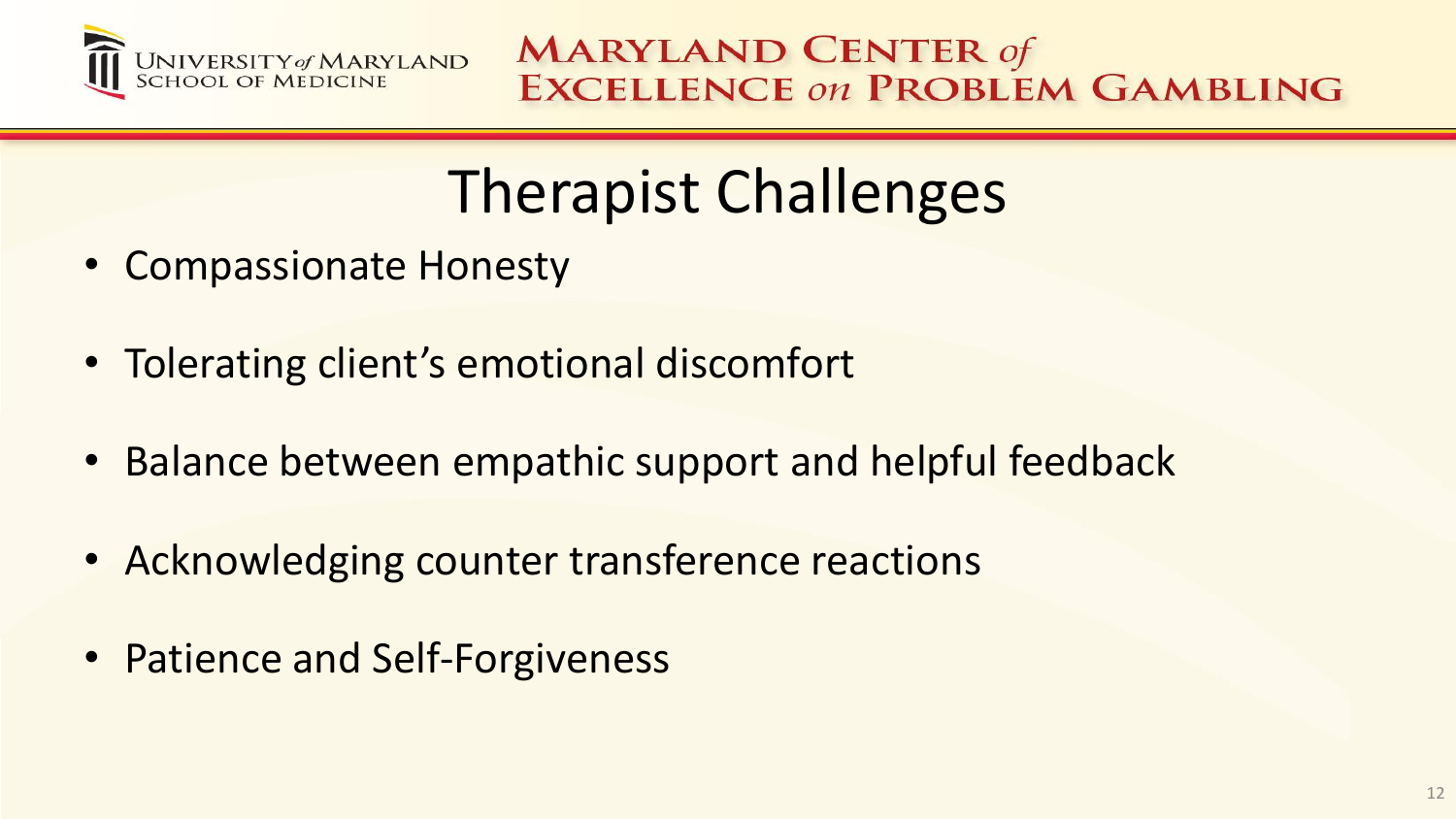

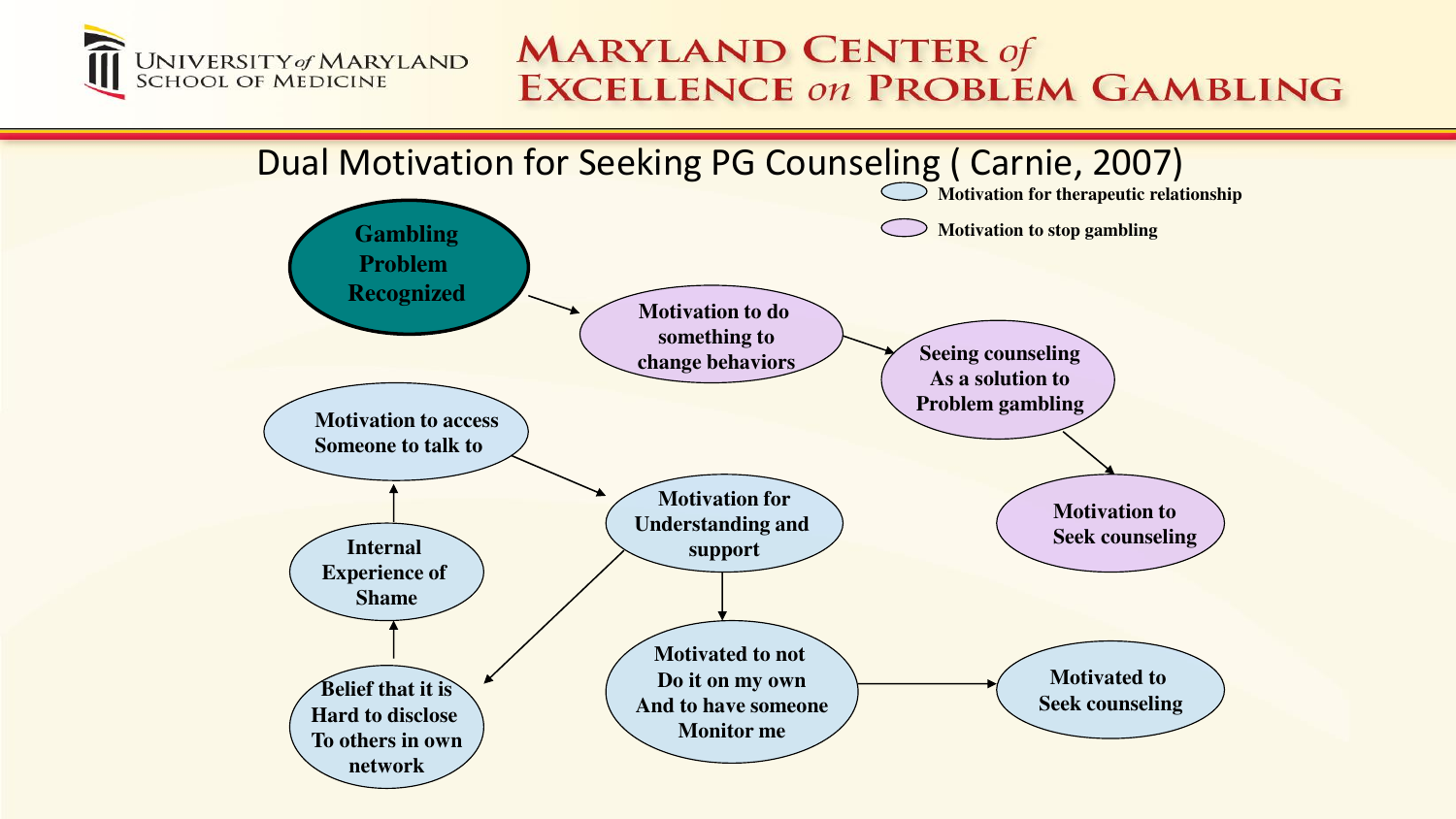

# Redefining Best Practices

- *Meta-analysis establishing association between alliance and outcome (Horvath et al.,2011; Tryon & Winograd, 2011) even in structured CBT (Waddington, 2002) and pharmacological treatment (McKay et al 2006)*
- *Ensuring the application of specific guidelines and approved or "empirically validated" psychotherapeutic methods does not lead to improved treatment outcome. Differences in treatment methods, diagnoses, and even length of treatment account for less than 5% of the variance in outcomes (Bowen, Dries & Nace, The Heart and Soul of Change: What* Works in Therapy 1999.)

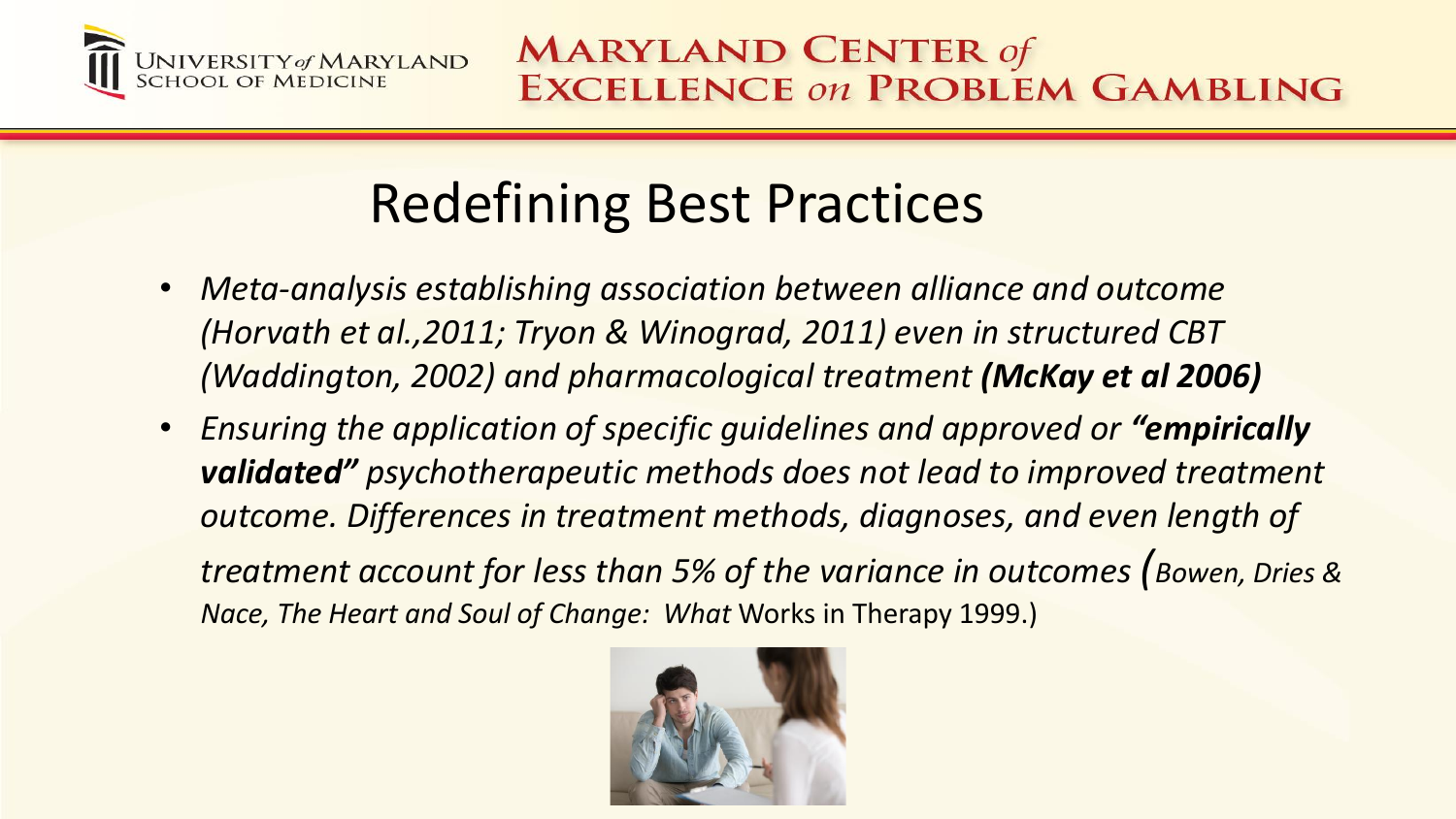



# Redefining Best Practices

- Development of evidence-based therapists is at least as much as, if not more, [important] than the dissemination of specific therapies
- "No amount of theory, coursework, continuing education, or onthe-job experience will lead to the development of 'experienced judgement' required for superior performance… For that it appears that practitioners must be engaged in the process ..[of] continuously reaching for objectives just beyond their current ability." (Miller, Hubble & Duncan)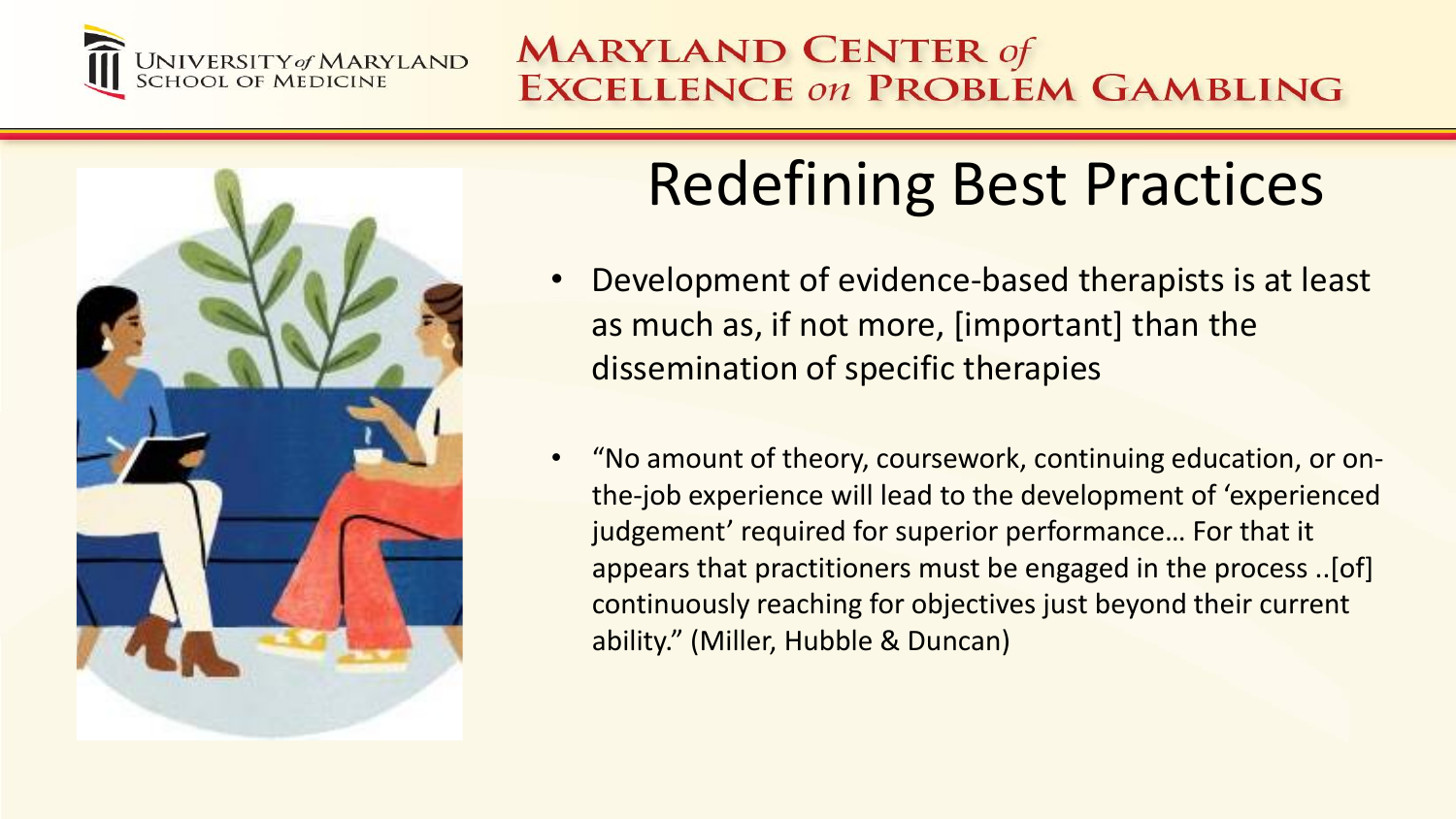

## Treatment Approaches

- What are your beliefs about the curative factors that lead to change?
- What are your theoretical underpinnings related to the approaches you use?
- What type of approaches do you practice? There are many approaches to counseling/psychotherapy/treatment

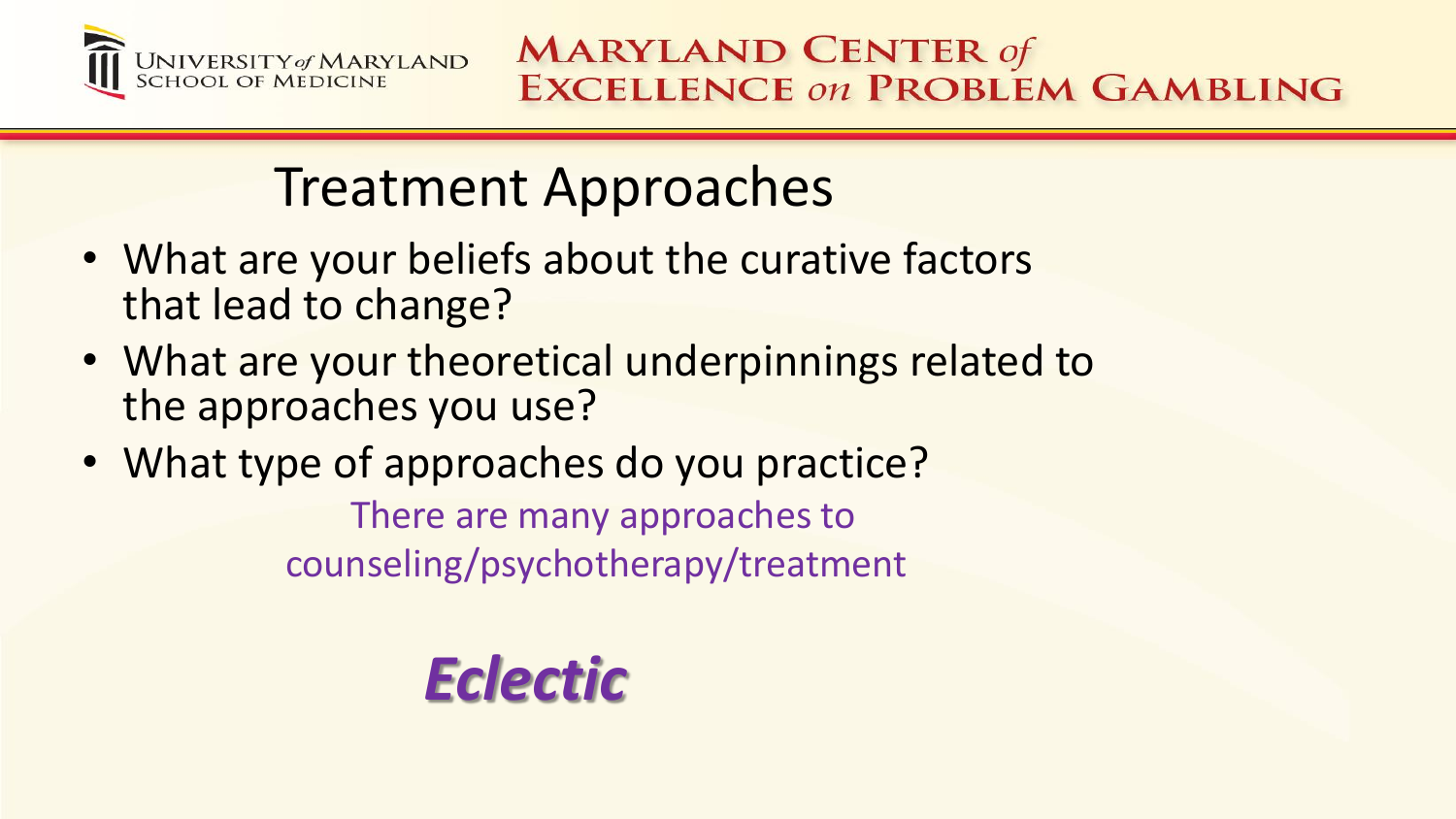

# Action Paradigms

## **Old action paradigm:**

Change is dramatic and discrete, and the client must enroll in an action program.

- Failure due to lack of willingness
- Failure due to lack of willpower
- Failure due to denial
- Failure due to need to hit bottom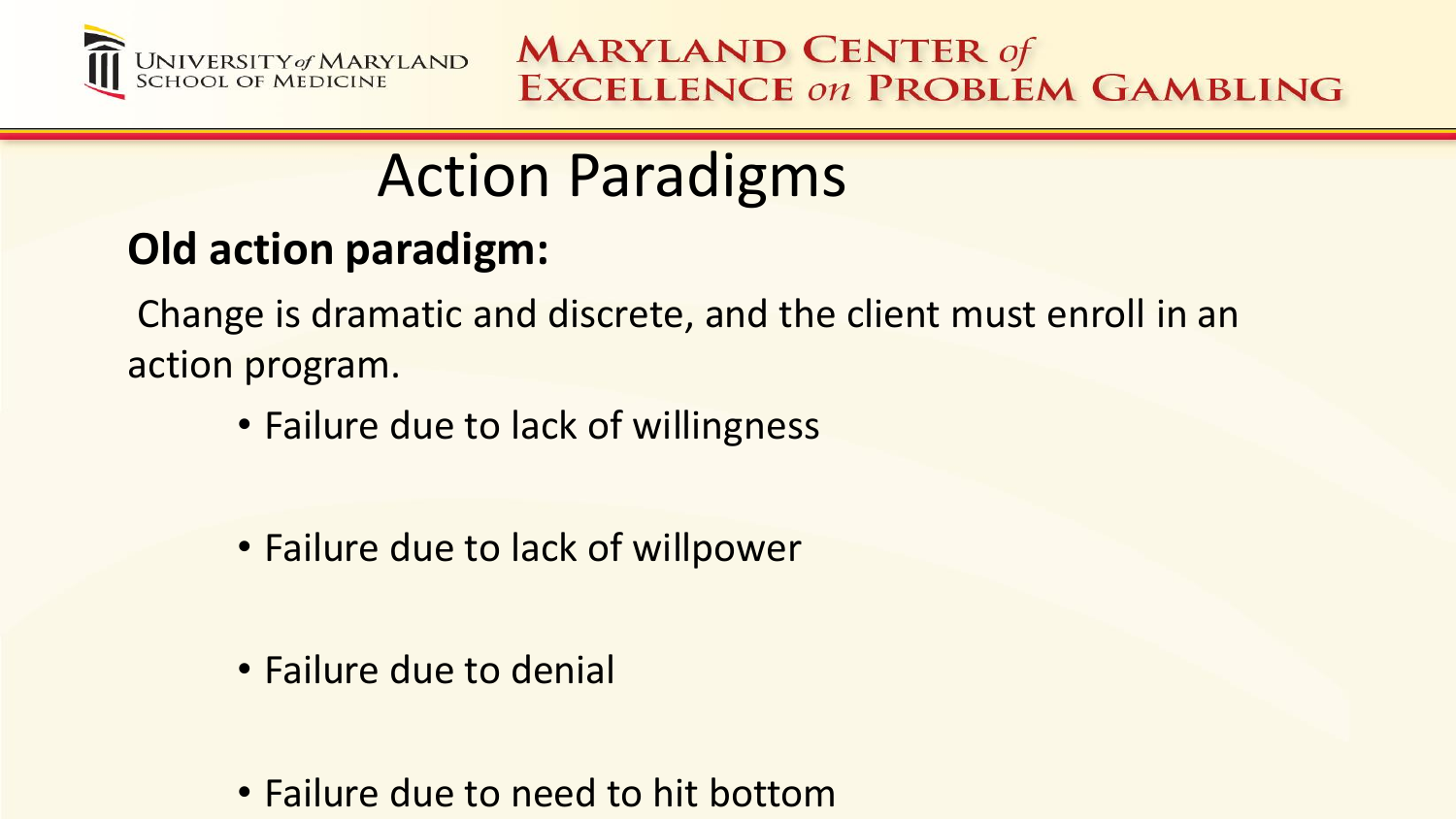

# Affirmations

- **Ways to point out the positive aspects of person**
	- Behavior
	- Intention
	- Struggles
	- Thinking
	- Feelings
	- Traits, qualities
- Affirmations are free

Used not nearly enough - *PRAISE*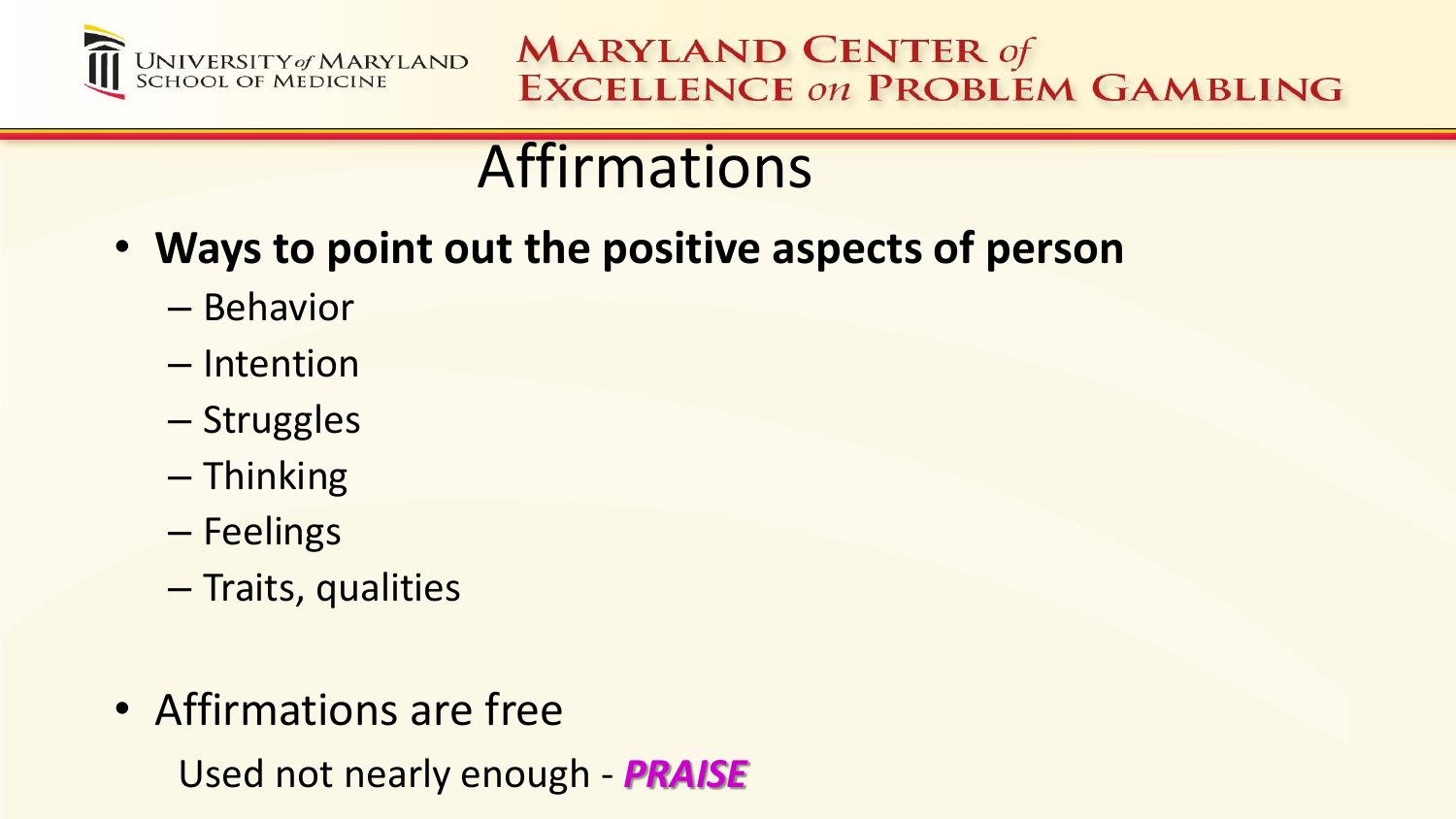

## Cognitive Behavioral Approaches

- Irrational Thoughts
	- **Illusions of Control** 
		- Ladouceur et al., 1998; Petry, 2000
	- **Irrational and Distorted Thinking**

Breen et al., 1999; Ladouceur & Walker, 2000

– **Superstitious Beliefs**

Tonetto et al., 1997;

– **Interpretive Biases**

Attribution, Gambler's Fallacy, Near Misses

- Structured Interventions/Assignments
	- Insight to Action Connection
- Coping Skills and Relapse Prevention Sylvain et al., 1997; Petry, 2000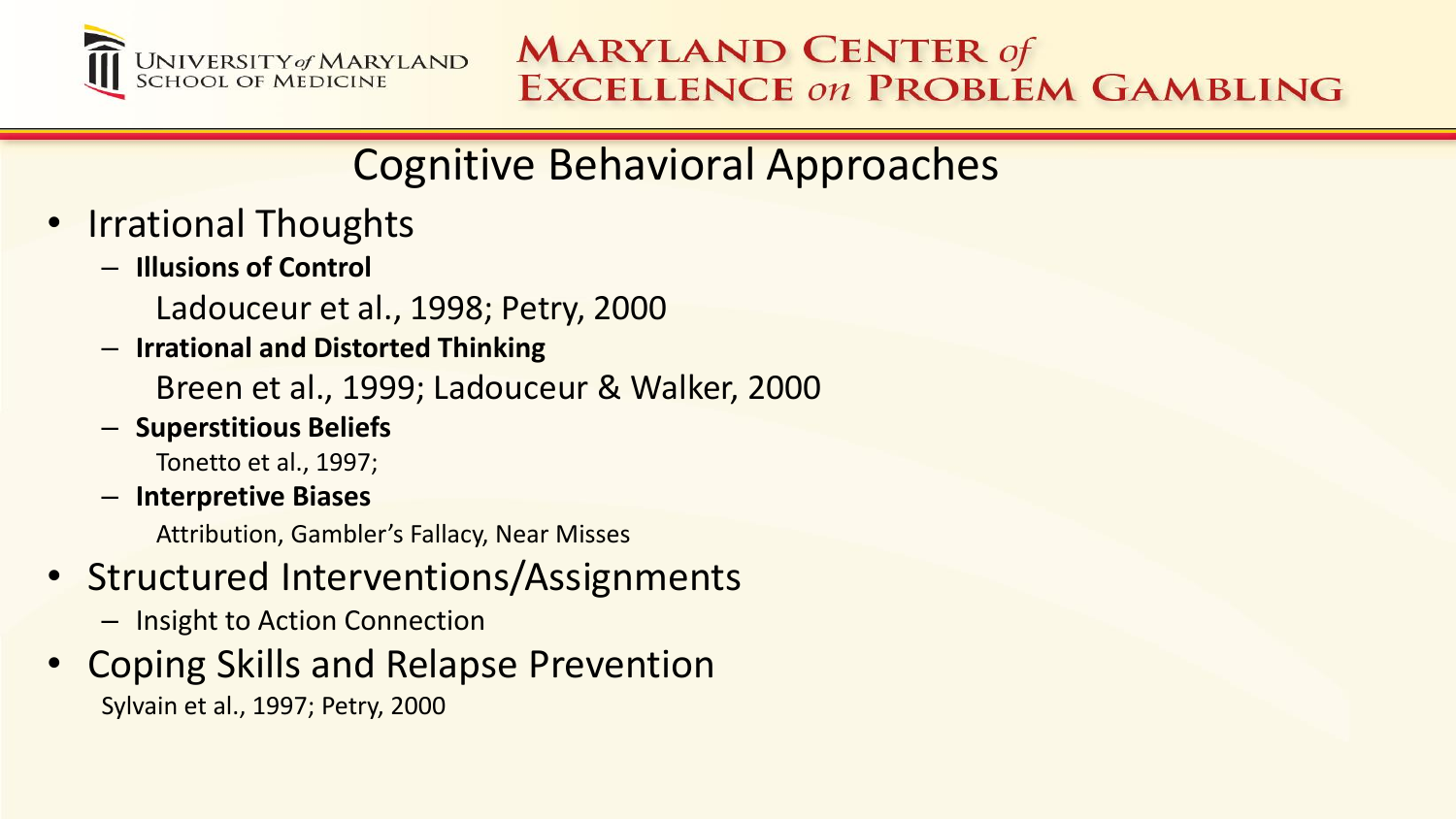

## Irrational Thoughts

- Understanding the concept of randomness
- Understanding erroneous beliefs of gamblers
- Changing perceptions to facilitate informed choice and responsibility
- Cognitive restructuring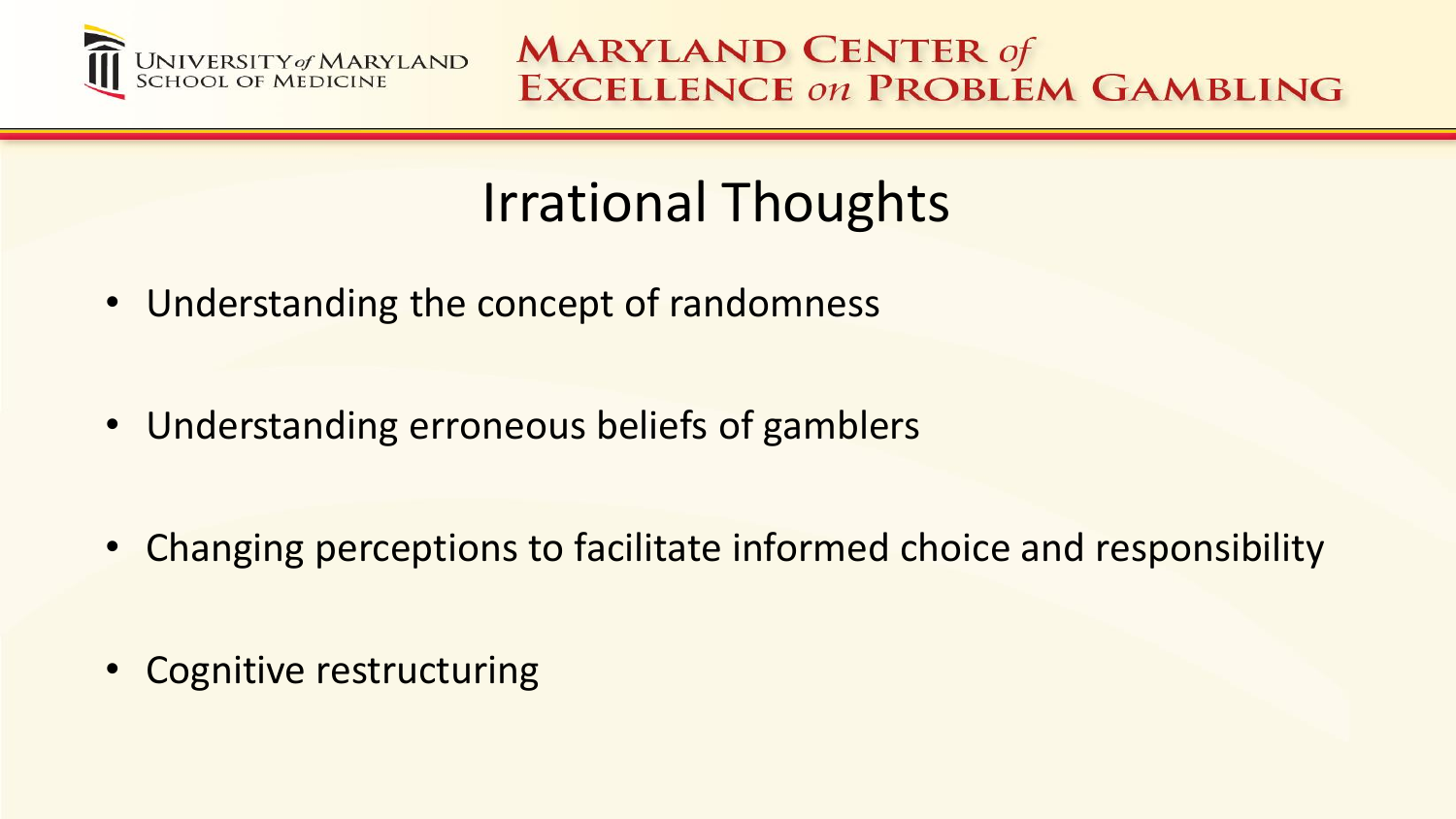

# Cognitive Approach

A- Activating Situation

**B- Belief Systems Irrational Beliefs >>>>>**

C- Consequences Emotionally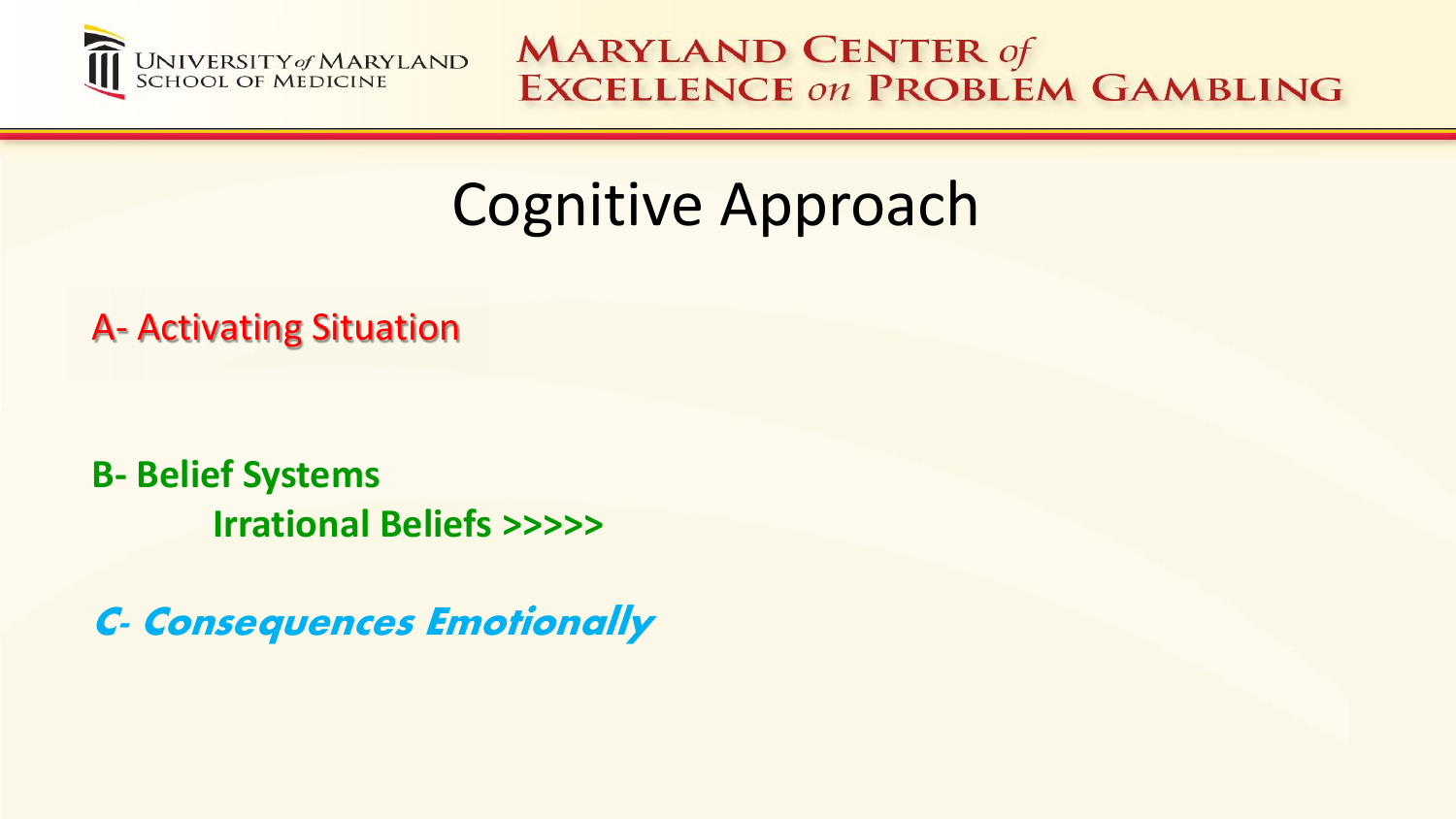

## Irrational Ideas That Gamblers - Gambling

What are they?

What have you heard people say?

#### Can you think of some?

What are some examples?

How many can you name?

#### ILLUSIONS/DISTORTIONS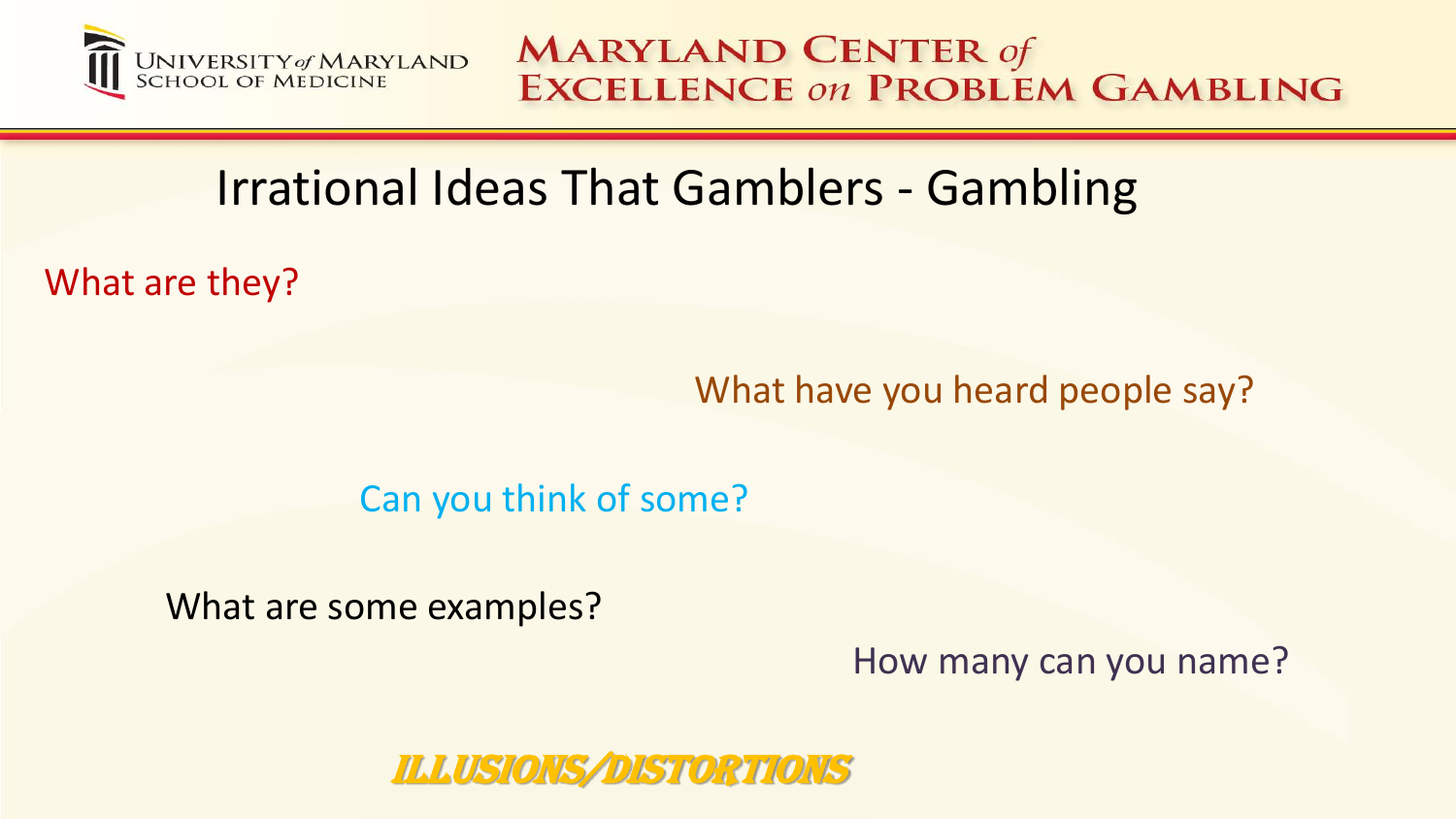

## Gambling Myths

- I am smarter than the rest of the gamblers
- I have a money problem, not a gambling problem
- Gambling is the only way out
- The big win is around the corner, next bet
- I can get even, then I will stop
- I am not like drug addicts or alcoholics
- I can stop anytime I want, I just don't want to
- If I had more money, I know I could win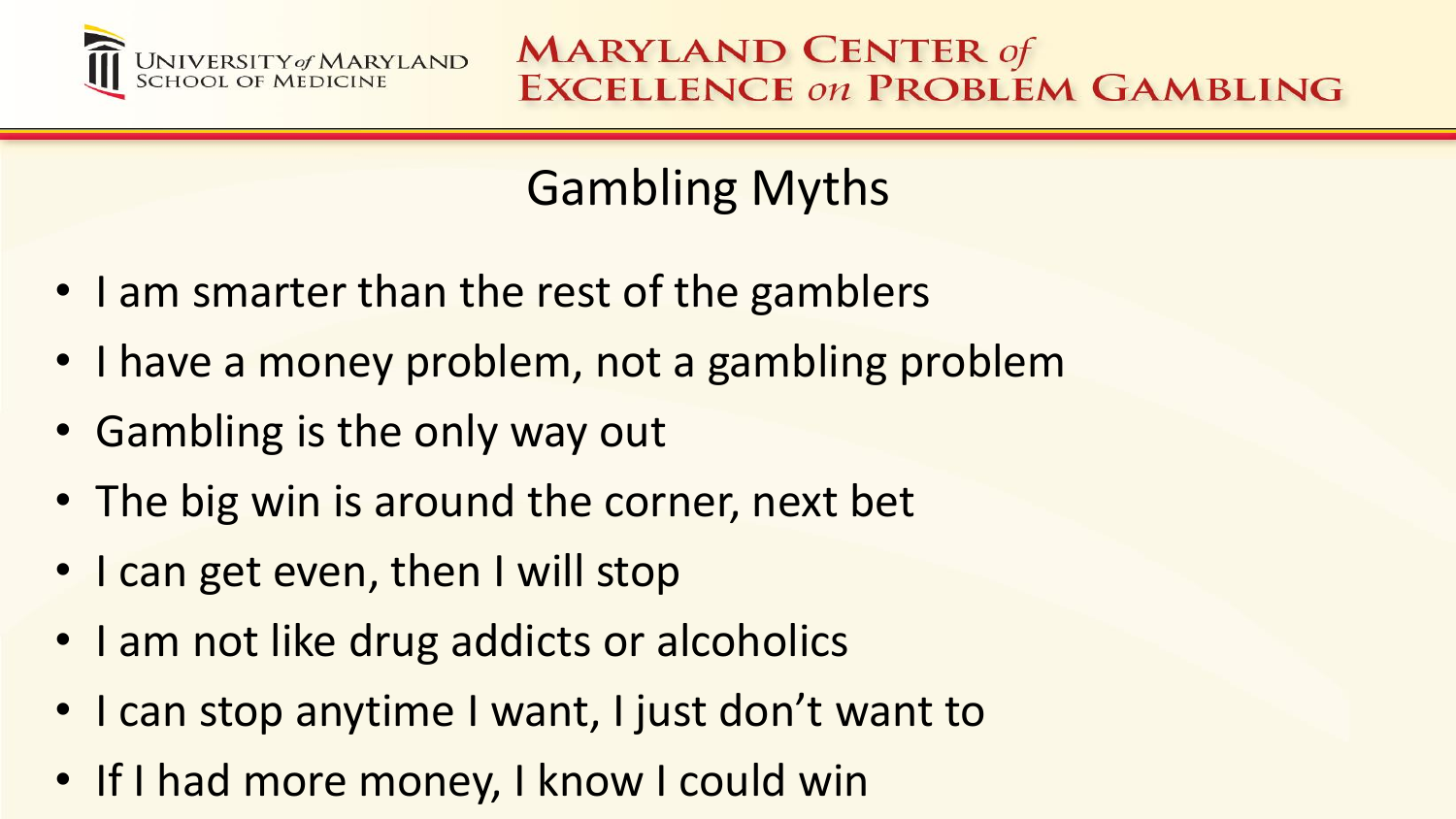

## Major Constructs of Reality Therapy

- People are responsible for their own behavior
- People generate behavior and make choices for a purpose
- People can change and live more effectively
- 5 Innate Human Needs; Survival, Love and Belongingness, Achievement or Power, Freedom and Independence, Fun and Enjoyment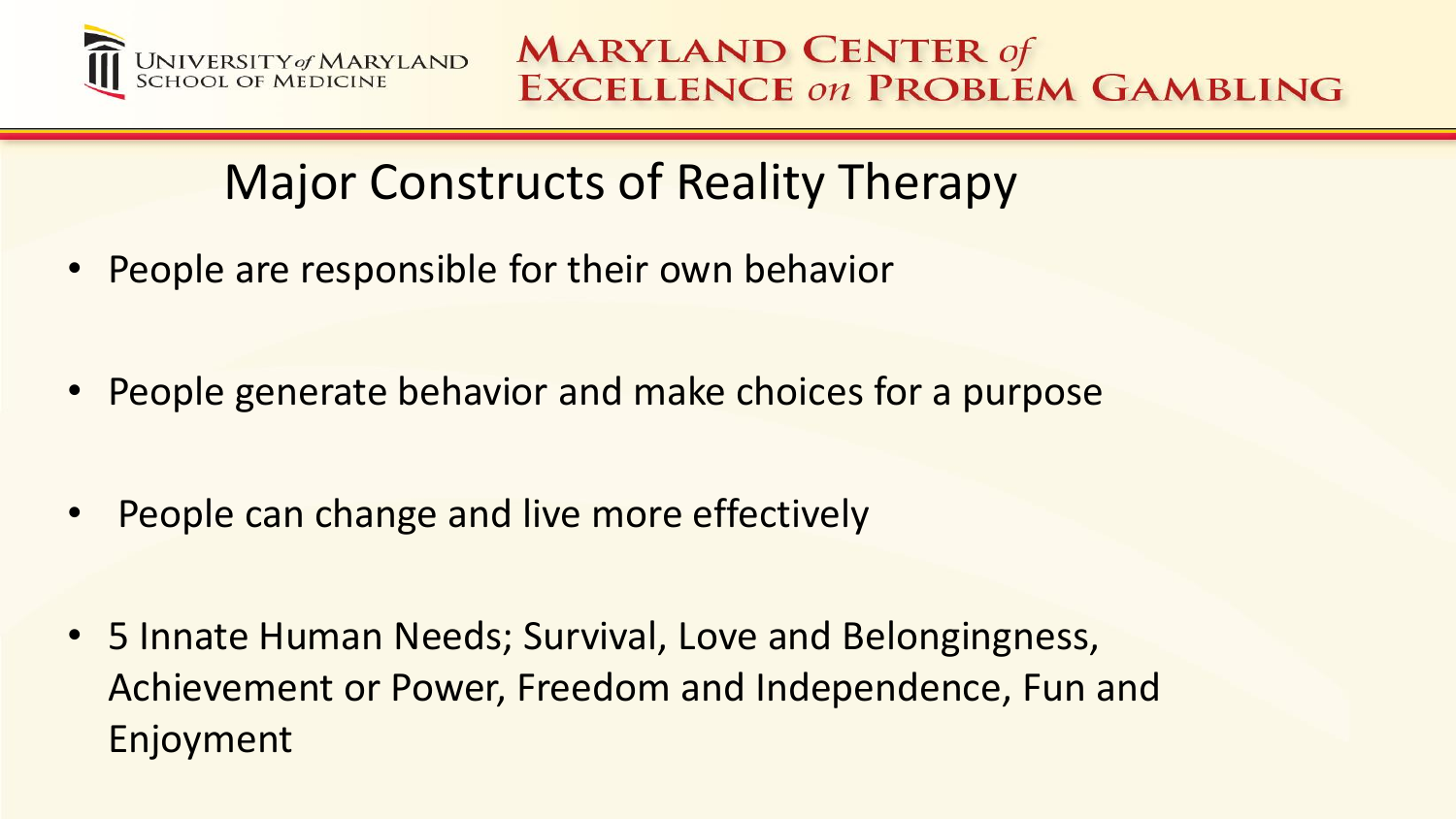

## Major Constructs of Reality Therapy

- Acting is the what we can control the MOST
- To change what we are feeling emotionally, or physically we **MUST** change our what we are **DOING**.
- If you can't change what you are doing...

change what you are *THINKING.*

*Example*... You have been frustrated most of the day... Work stress... worrying about bills…must keep many secrets about finances and activities.

So you are **FEELING…** 

and you are **THINKING**

and you are **PHYSICALLY**

and how are you **ACTING –**

If you change the acting component - **What will happen?**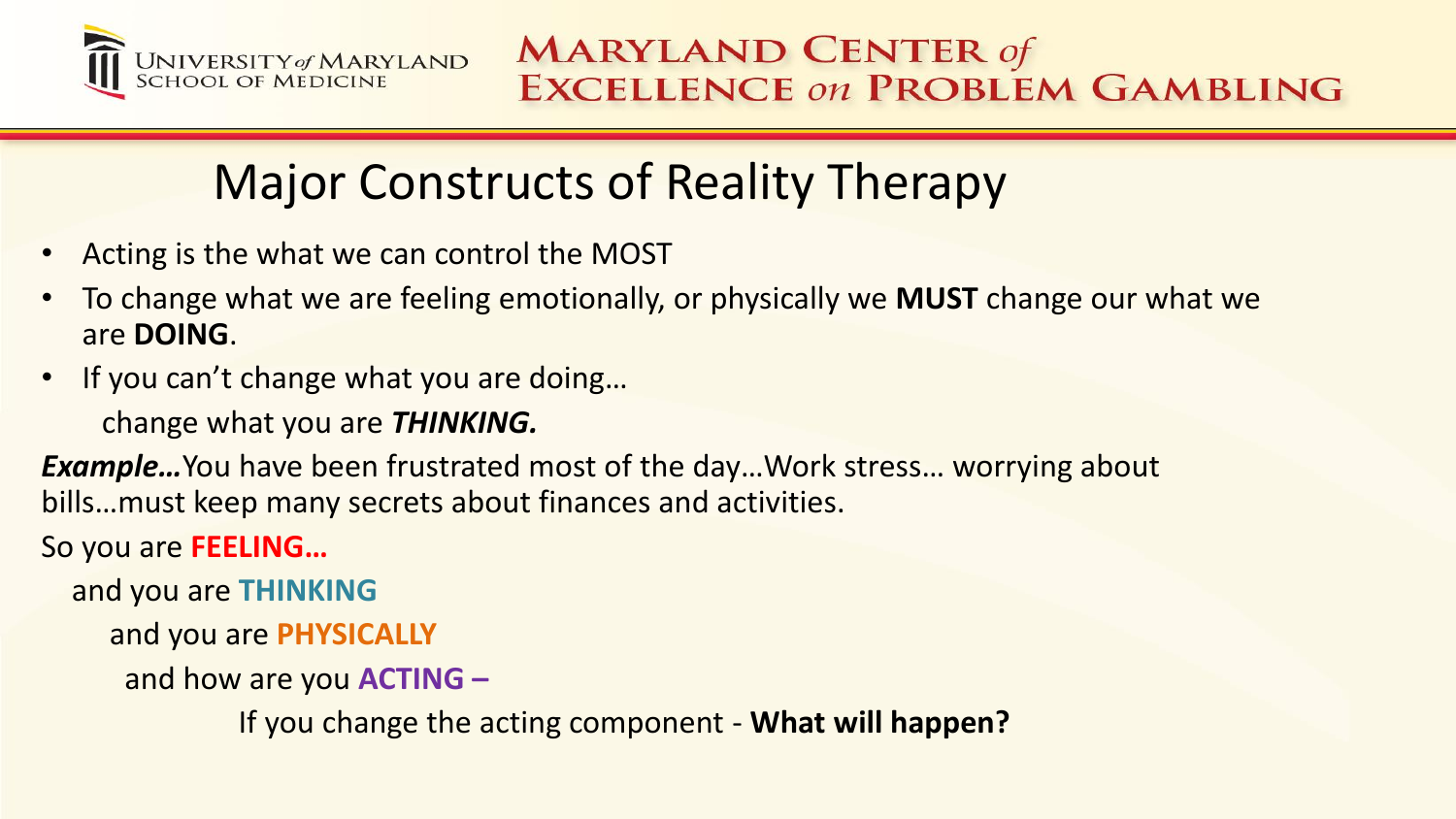

#### Reality Therapy Goals

*Help the client to fulfill their needs which will ultimately make the client select better CHOICES that will lead them in the direction of taking effective control of their lives.*

This is…

#### *EMPOWERMENT*

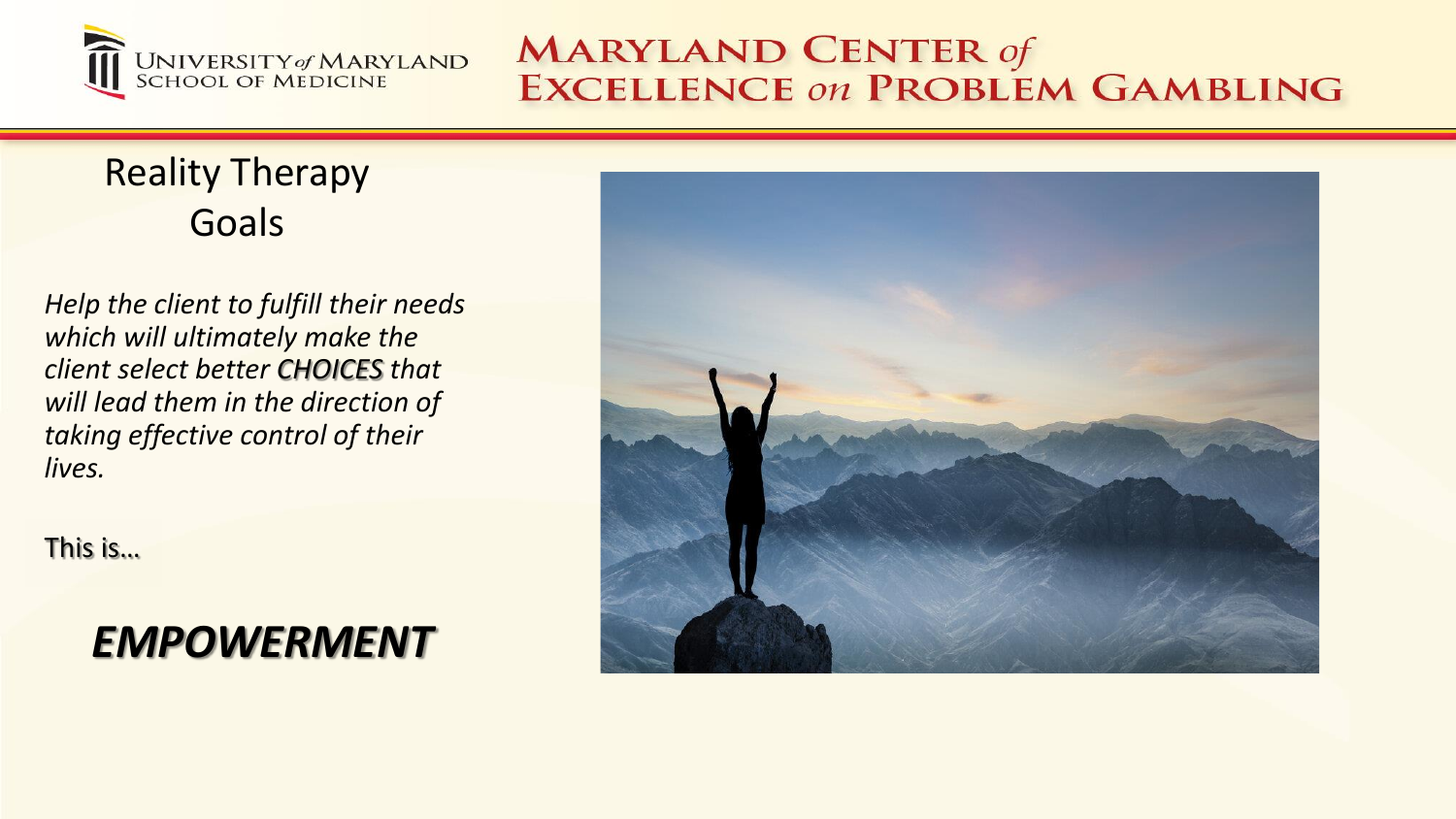

## Twelve Step Approaches

- **Social Support and Fellowship**
	- *Understanding and Acceptance*
	- Decrease Shame and Isolation
- **Structured Recovery Program – Working the steps -** One Day at a Time
- Amends and Restitution
- Spirituality as Recovery Tool Belief in a Power Greater than Ourselves
- VA Study 74% of pts. Attending GA abstinent vs. 42% of those not attending GA (Taber et al 1987)
- $\cdot$  12 Step = CBT

The striking similarities in intention and process between these two approaches are shown for each of the 12 steps despite their differences in their conceptual and linguistic framework. The result of this analysis is to encourage integration of these complementary approaches based on the common ingredients of therapeutic change rather than on ideologically- based differences. (Toneatto 2008)

• Obstacles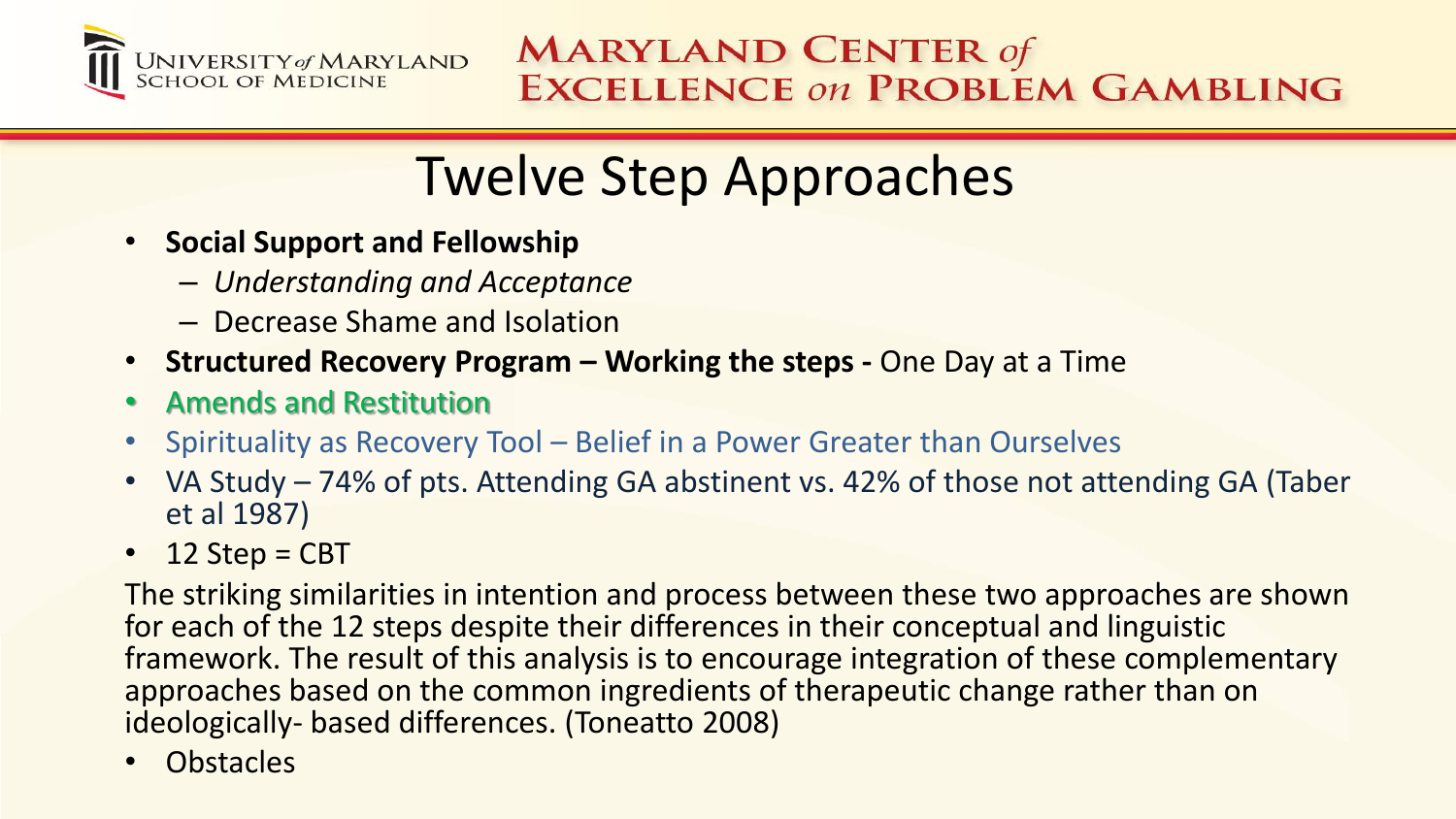

Self-Care Self-care is not selfish. It's actually one of the greatest gifts we can give ourselves and others because we can not give from an empty well.

Michelle Maldonado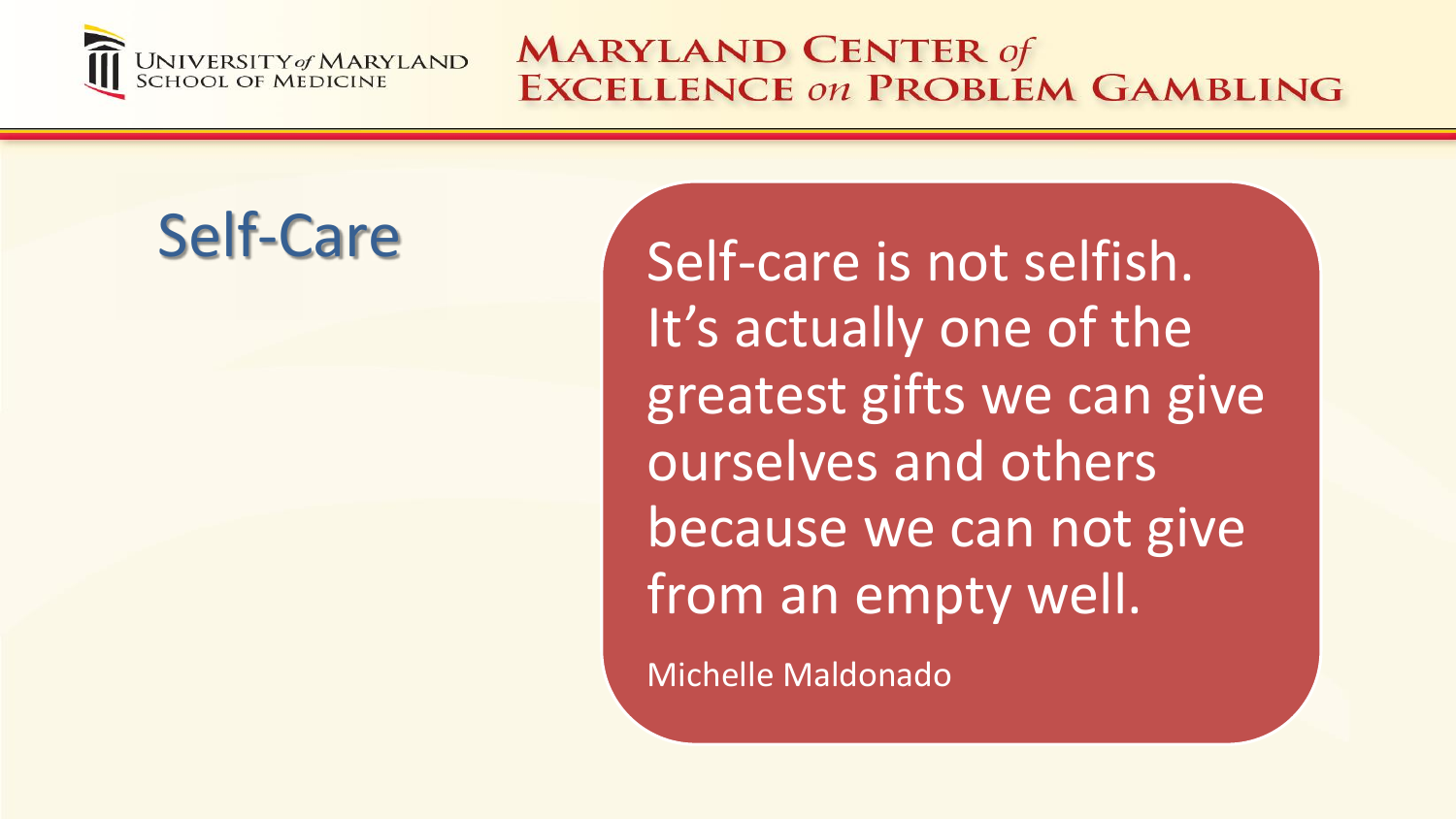

## The Cost of Caring

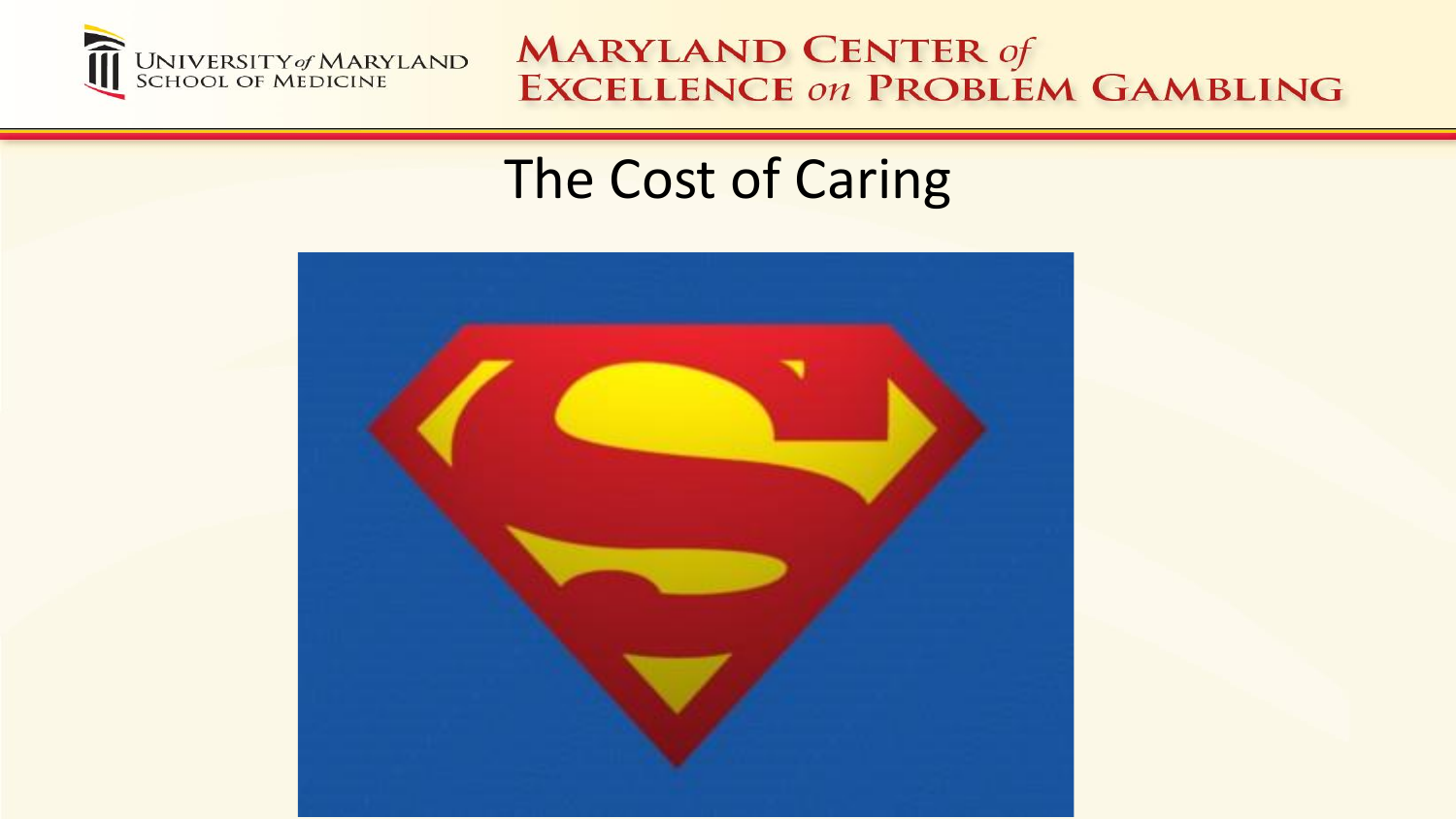

# Resilience

- Recognize the hazards of psychological practice
- Think about broad strategies for self-change instead of specific techniques
- Engage in self-awareness and self-liberation
- Have an assortment of self-change skills from diverse theoretical orientations
- Practice Stimulus control(make your environment work for you) and counterconditioning(i.e. relaxation, assertion, cognitive restructuring, exercise, and diversion)
- Refrain from engaging in wishful thinking and self-blame
- Consider the personal benefits of psychological practice (Norcross, 2000)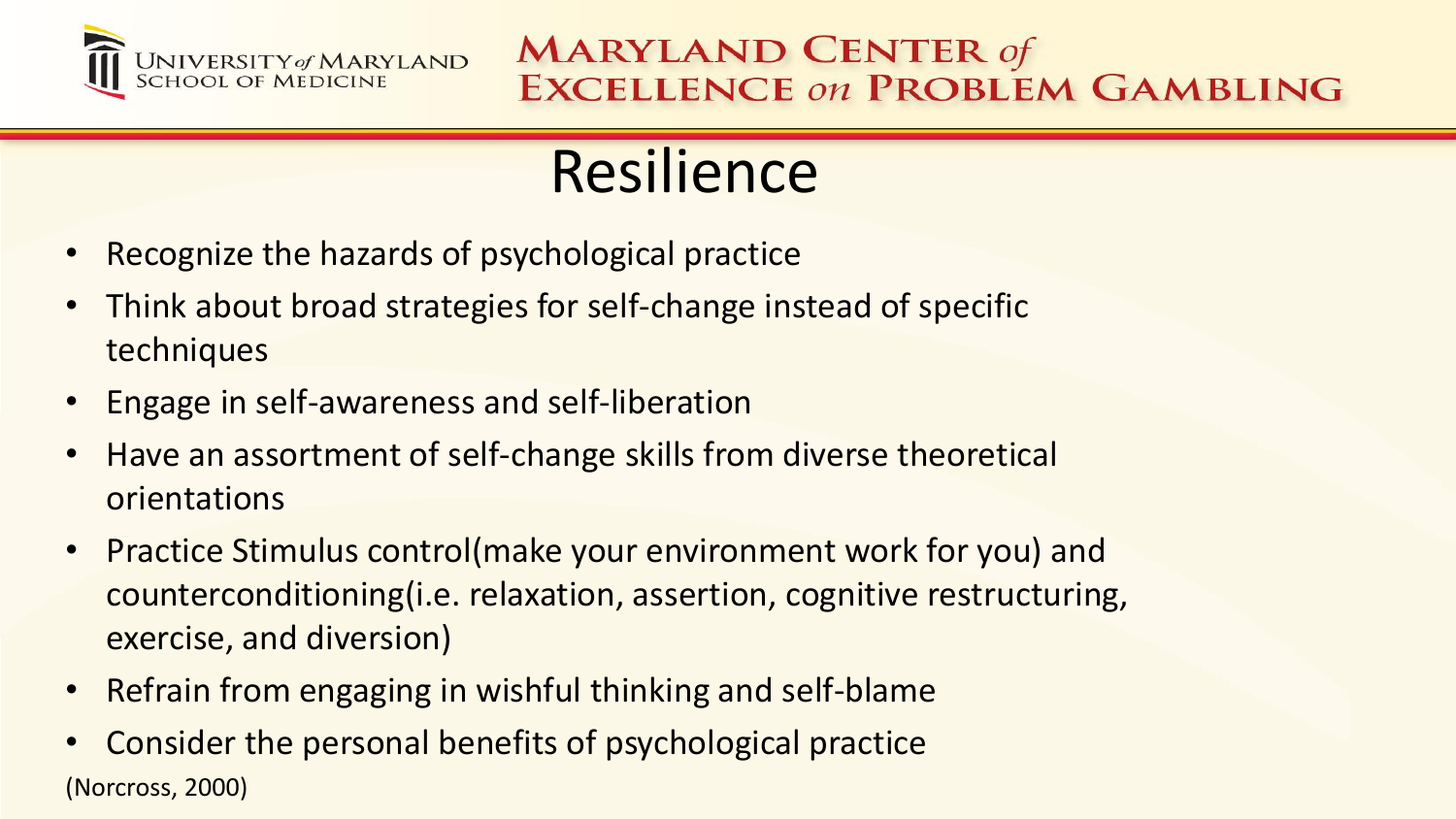

# Refuel/Reenergize/Revitalize

• Set Goals & Develop a Plan:

What activities can be done to enhance the quality of your life and those you serve?

Professional Physical Aerobic Emotional Spiritual Psychological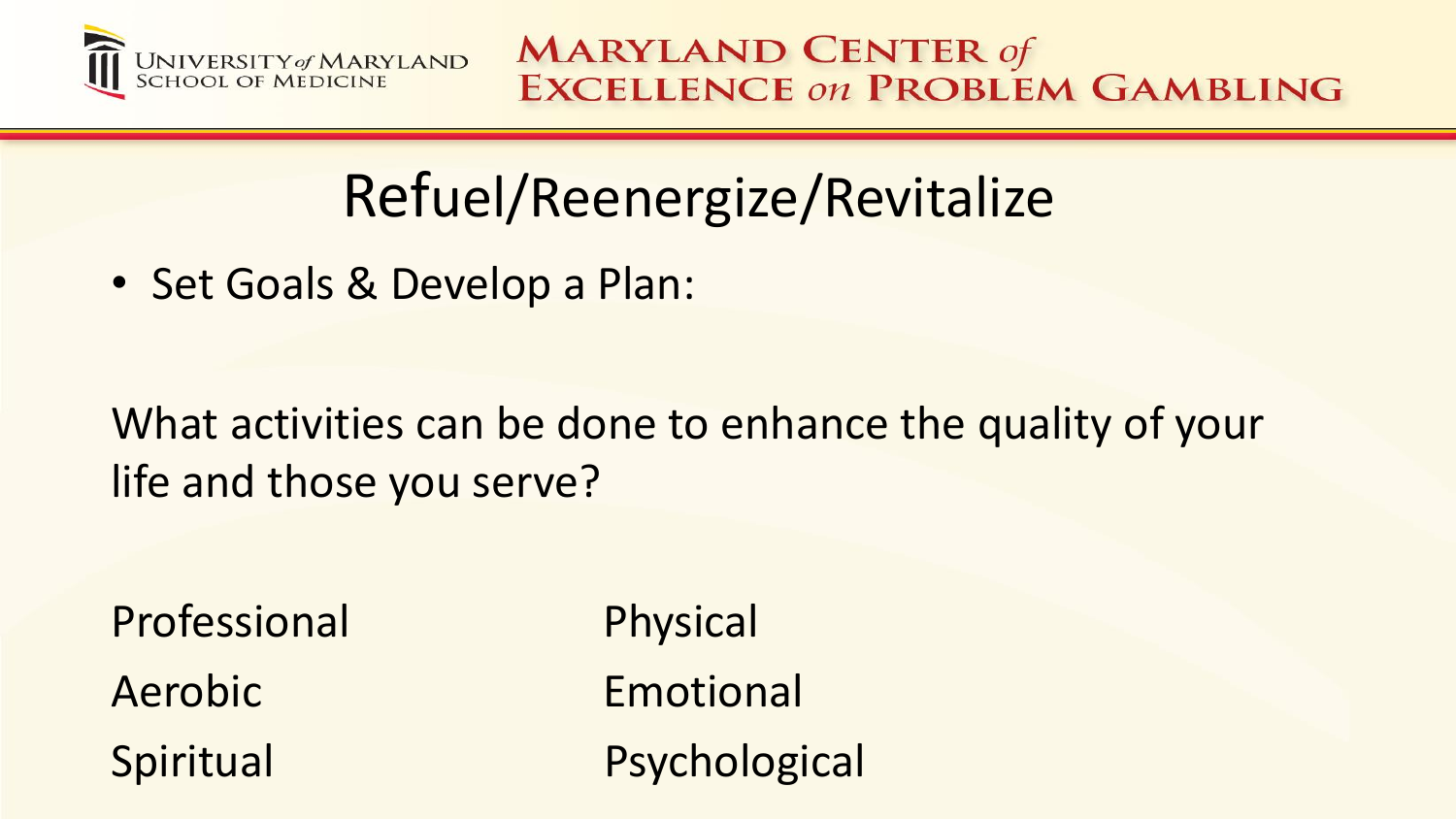

## **Meditation**

Cultivation of Joy and Gratitude

Accept and Allow

Loving Kindness – Self Compassion

Imagine what life would be like if we accept life as it is. Tara Brach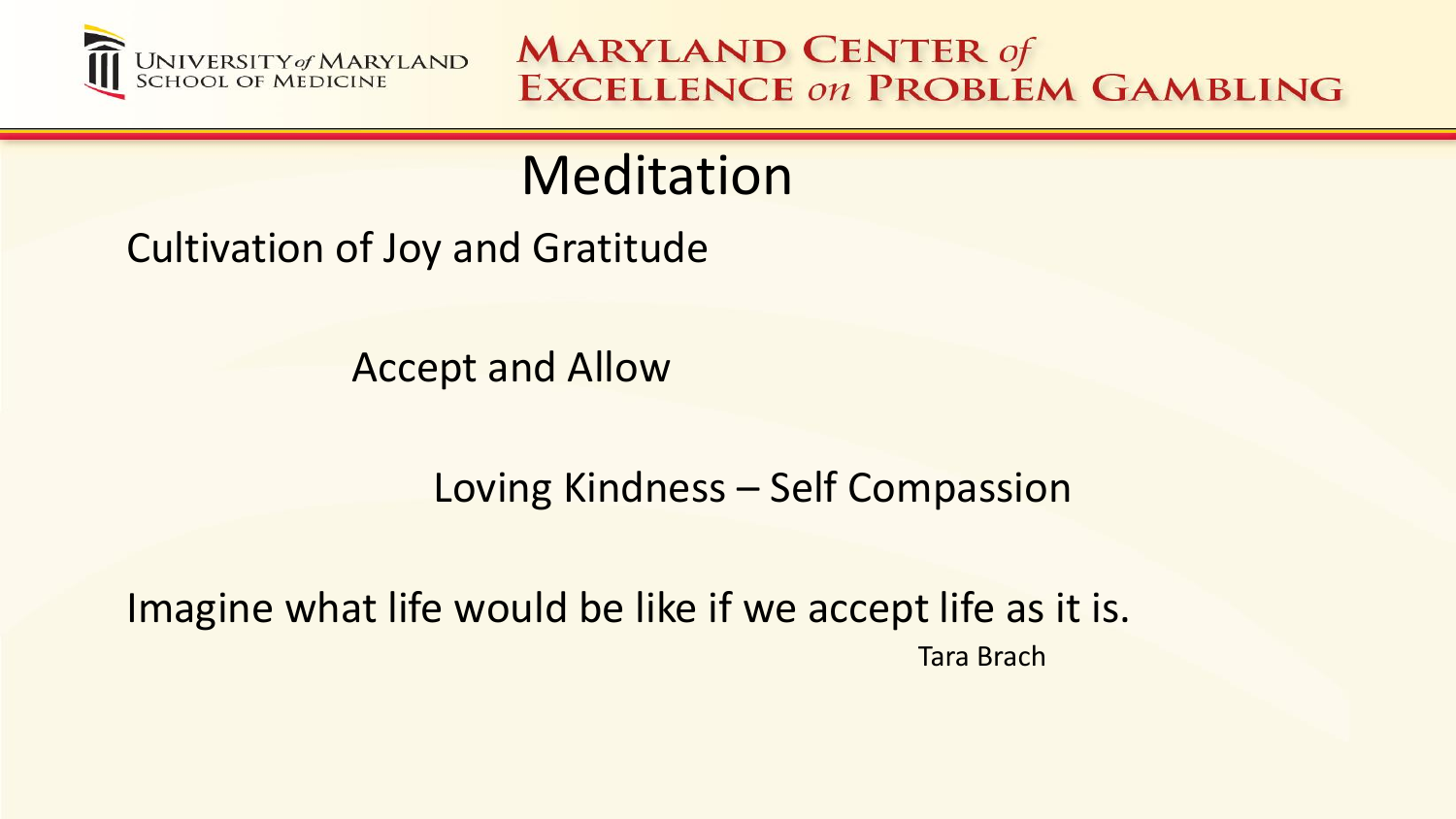



## This Day

Look to this Day for it is life the very life of life. In in its brief course lie all the realities and truths of existence: the joy of growth the splendor of action The glory of power For yesterday is like a memory And tomorrow is only a vision. But today well lived Makes every yesterday a memory of happiness and every tomorrow a vision of hope. Look well, therefore, to this day.